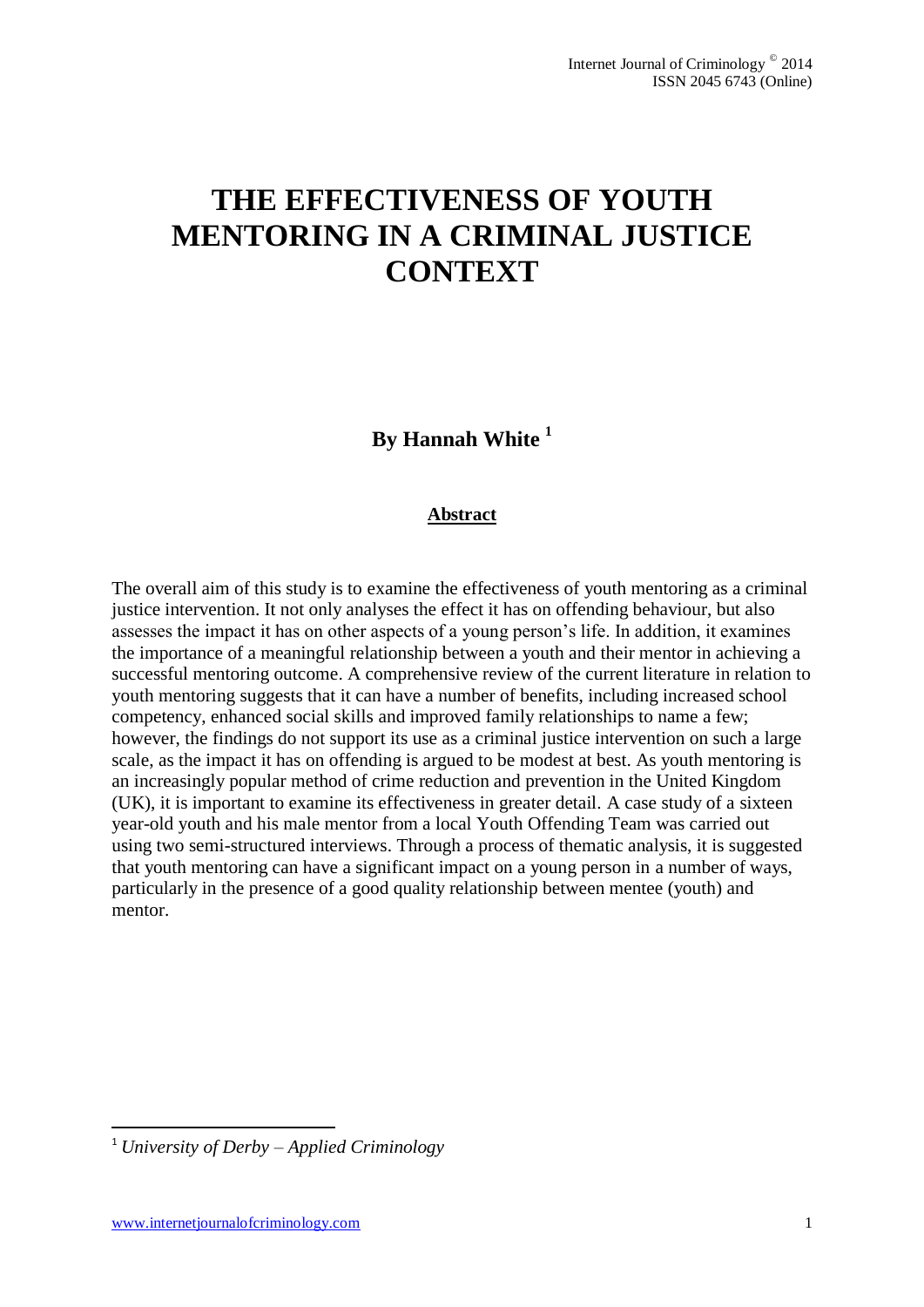# **Contents**

| $\geq$                  | <b>Chapter title</b>    | Page                    |
|-------------------------|-------------------------|-------------------------|
| $\mathbf{1}$            | Introduction            | $\mathbf{3}$            |
| $\overline{2}$          | Literature review       | $\overline{\mathbf{4}}$ |
| 3 <sup>1</sup>          | Methodology             | 11                      |
| $\overline{\mathbf{4}}$ | Findings and discussion | 14                      |
| 5                       | Conclusion              | 19                      |
| 6                       | References              | 23                      |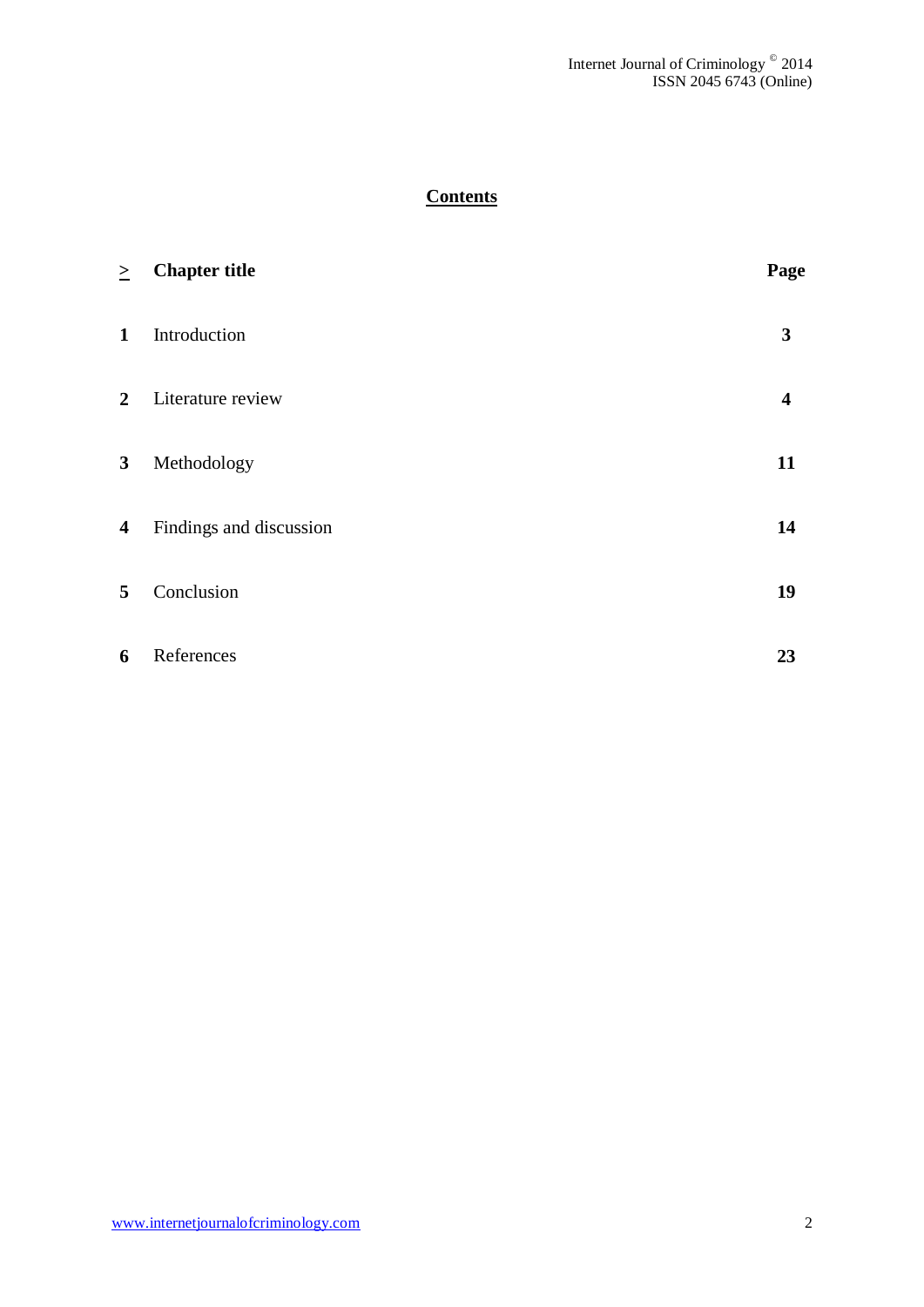Internet Journal of Criminology © 2014 ISSN 2045 6743 (Online)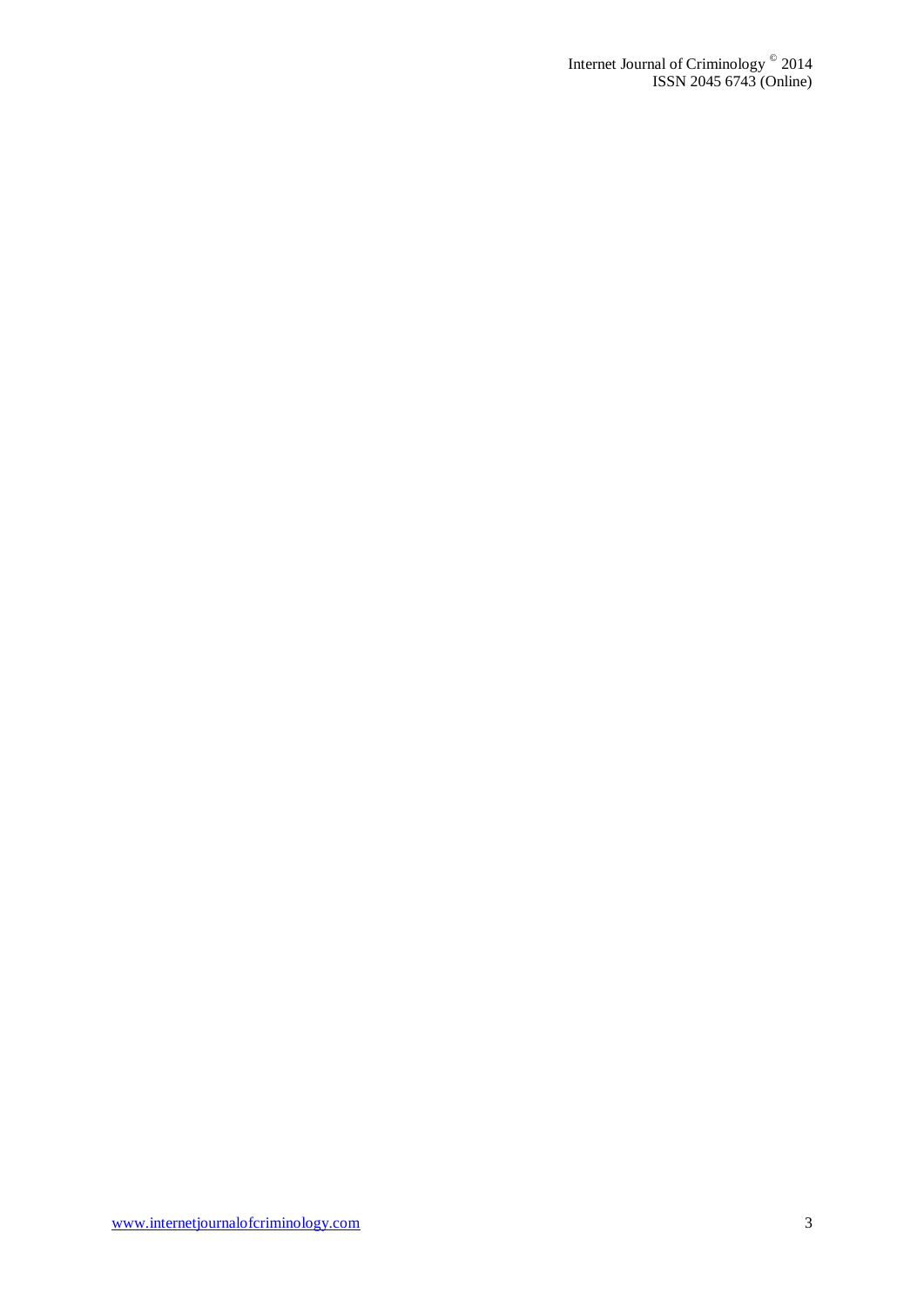# **Introduction**

The use of mentoring as an intended activity has expanded considerably over the past twenty years, so much so that it '*can now be regarded as a social phenomenon in its own right*' (Colley, 2003: 1). Mentoring is used as a support tool in a number of fields, including business management, education and healthcare, but has become particularly popular as a form of intervention for disadvantaged and socially excluded youths in the criminal justice sector (Colley, 2003).

The term 'youth' is described as *'the period between childhood and adult age'* (Oxford Dictionary, 2013); whilst Muncie (2009) suggests that unlike the terms 'child' and 'adult', which are generally neutral words that describe a period in life, the term 'youth' conjures up troubling and emotive images ranging from irresponsibility and violence to vulnerability and immaturity.

In addition, the term 'mentor' is defined as *'an experienced and trusted advisor'*, who is there to *'advise or train'* (Oxford Dictionary, 2013); and Holmes et al (2010:336) suggest that *'mentoring is best described as a series of complex interactions between 2 individuals who have as their primary purpose the growth of the mentee'.*

Eby, Rhodes and Allen (2007) suggest that youth mentoring is essentially a supportive, nonrelated adult who is there to help to ease the sometimes difficult transition from childhood to adulthood. The majority of mentoring schemes that target youth offenders are the responsibility of local Youth Offending Teams (YOTs), which in turn are managed by the Youth Justice Board (YJB); a public body which provides funding for many of the youth mentoring programmes in the UK. The YJB suggest that youth mentoring is primarily about being a positive role model for a young person and *'may involve coaching and encouraging, constructive criticising, explaining, listening and guiding'* (YJB, 2008).

Youth mentoring is a vastly popular form of intervention, particularly for youths who have offended or are at risk of doing so; yet the existing research into its effectiveness does not fully justify its use on such a substantial scale (Colley, 2003). Although some of the literature on youth mentoring identifies a variety of benefits outside of offending, such as improvements in school competency, reduction in truancy, improved social skills and improved relations with family and peers, others suggest that the positive effects are modest at best and there is very little evidence to suggest that it is an effective tool of crime prevention (Newburn and Shiner, 2006).

The use of mentoring as a preventative tool in the youth justice system is ever increasing in the UK and as a result, it is important to assess how successful it is at achieving its aims, not only in terms of offending but also at improving youth competency across a range of settings. This study will examine the effectiveness of youth mentoring as a criminal justice intervention, by assessing how efficient it is at reducing youth crime. It will also analyse whether mentoring has an impact on other aspects of a young person's life and will examine the importance of a meaningful relationship between mentor and mentee.

The first chapter of this study examines the existing literature on youth mentoring by describing, comparing and analysing the findings. The literature examined in this section is grouped into four different sections according to their focus and findings as follows: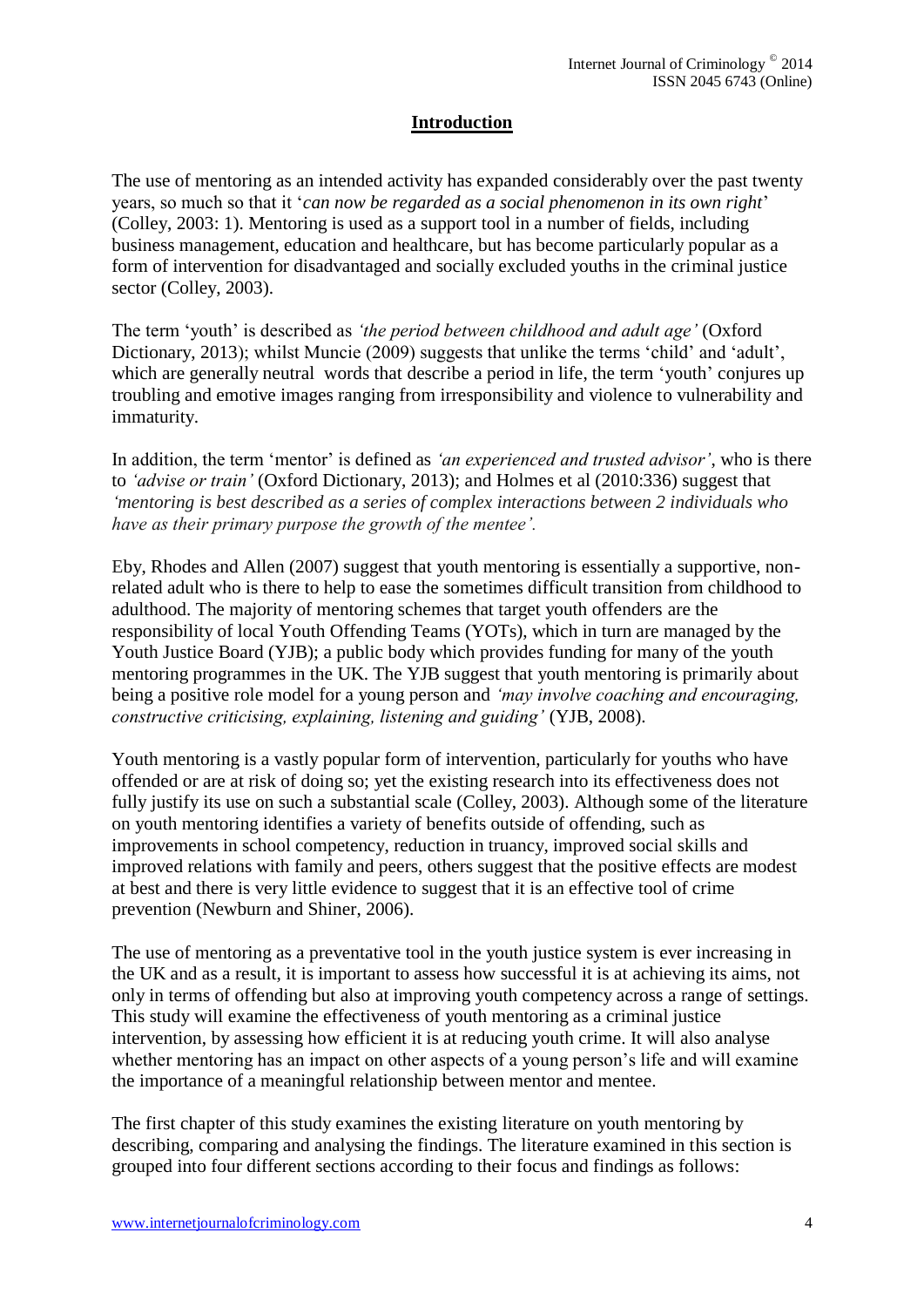- Effectiveness according to gender
- Effectiveness of different mentoring relationship styles
- Effectiveness according to duration of mentoring relationship
- Overall effectiveness according to primary research and meta-analyses

The findings from the literature are then summarised and concluded. In order to justify the purpose of this study, a gap in the existing research is identified before the aims of this study are examined in further detail.

The next chapter examines the methodology that was used to carry out this study; including a description and critical analysis of the qualitative approach that was taken, the sample of two participants in the form of a case study that was chosen and the use of semi-structured interviews as the method of data collection. This chapter also discusses and analyses alternative approaches and justifies the use of the methods that were ultimately chosen for this study.

The third chapter consists of a critical analysis of the findings from the two semi-structured interviews that were carried out with the participants. Three key themes were identified from the findings which are as follows:

- Relationship between youth and mentor
- Impact on offending behaviour
- Impact outside of offending

This chapter analyses a number of key findings in relation to each theme whilst comparing it to the existing research that was examined in the literature review. The findings from the semi-structured interviews and literature review are also compared to relevant theories.

The final chapter concludes with a reminder of the research aims and summarises the methodological approach that was taken. It then provides a summary of the key findings in relation to the literature review and the themes that arose from the semi-structured interviews; before examining the implications for practice, the limitations of the present study and suggesting recommendations for further research.

# **Literature review**

The concept of childhood changed dramatically following the abduction and murder of twoyear-old James Bulger by two ten-year-old boys in 1993; an event which is argued to have been a major turning point in the approach to youth crime and justice in England and Wales (Barry, 2006). In 1996, the Labour Party released a consultation paper named '*Tackling Youth Crime, Reforming Youth Justice'*, which critiqued the youth justice system and made particular reference to the lack of community-based interventions for youths who had offended, or were at risk of doing so (Newburn, 1998). Following on from their 1997 election, the Labour Party proceeded to introduce the Crime and Disorder Act (CDA) 1998, which included a number of provisions that were aimed at overhauling the youth justice system. This included a number of community-based interventions and youth mentoring swiftly became one of the most popular kinds (Newburn and Shiner, 2006).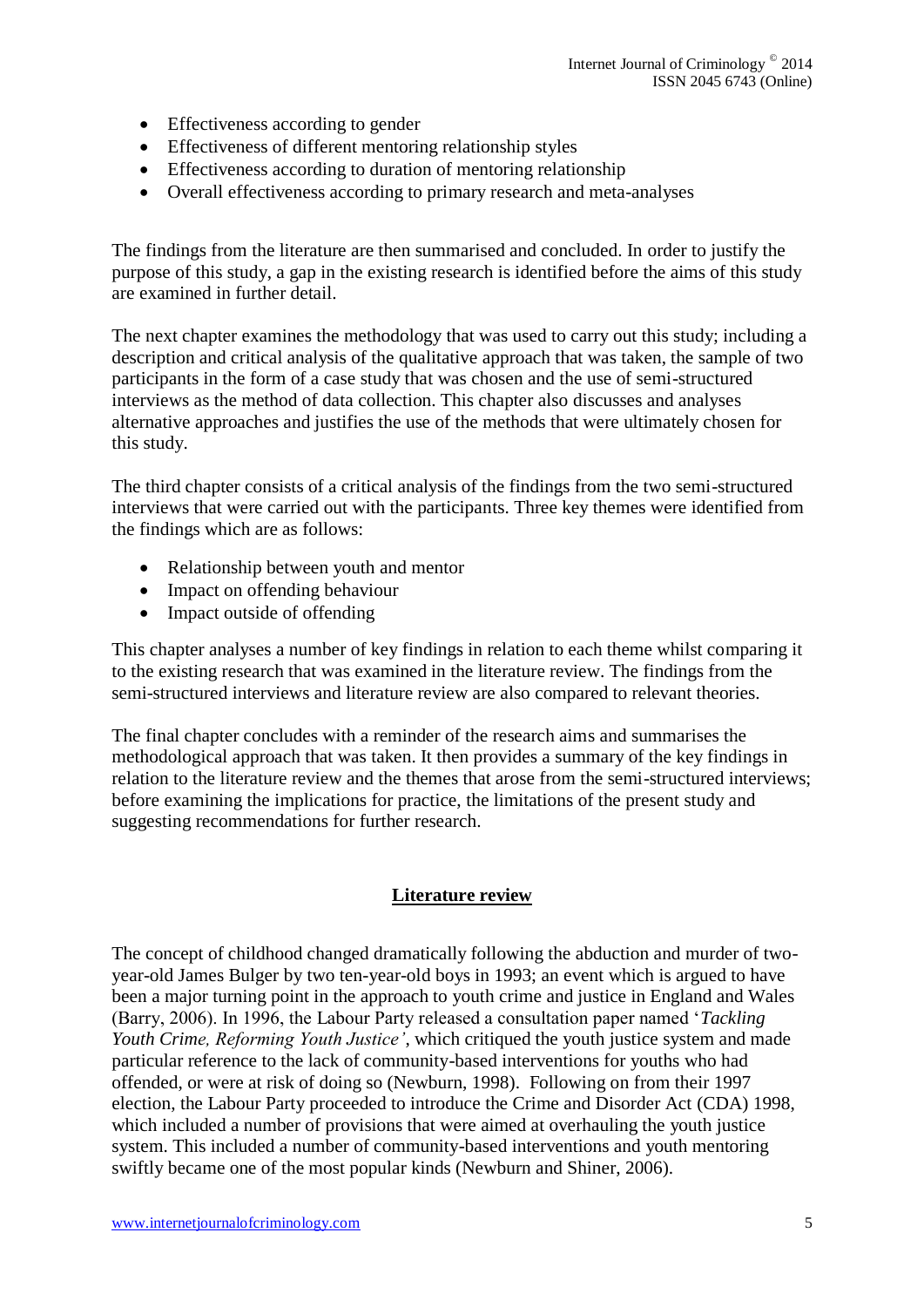The concept of youth mentoring was first developed in the United States (US) in 1904, when the Big Brothers/Big Sisters of America (BBBSA) programme was established as a formal response to concerns over social welfare and social exclusion (Newburn and Shiner, 2006). By the 1980's, youth mentoring in the US had become a well-established intervention which had expanded rapidly; which Freedman (1993) argues was a result of fears over a collapse of social cohesion.

The first mentoring schemes that developed in the UK were the Dalston Youth Project (DYP) and the Big Brothers/Big Sisters UK in the mid to late 1990's. They were based heavily on the programmes in the US and were filled with promises of endless potential and great success for disadvantaged and vulnerable young people (Newburn and Shiner, 2006). The DYP, argued to be the most influential youth mentoring programme in the UK, targeted 'at risk' youths between the ages of 11 and 18 and involved year-long mentoring, with a focus on personal development and education (Benioff, 1997). A period of development followed and a number of Mentoring Plus schemes were set up by Crime Concern across the UK, which targeted disaffected youths and involved a 'plus' element of education and employment training (Shiner et al, 2004).

Initially, the Labour Party introduced mentoring into a wide range of settings; the New Deal initiative had an element of mentoring in helping unemployed youths into work, the Social Exclusion Unit mentored youths who were at risk of social or educational exclusion and other agencies championed the use of mentoring for homeless youths, ex-prisoners and young entrepreneurs (Newburn and Shiner, 2006). The Youth Justice Board (YJB) was established through the Crime and Disorder Act (CDA) 1998 and introduced mentoring for youth offenders and by the year 2000, had funded and supported almost 100 mentoring schemes. Mentoring grew rapidly to become a well-established intervention in the contemporary youth justice system and '*can now be regarded as a social phenomenon in its own right*' (Colley, 2003: 1).

In order to examine the existing research on the effectiveness of youth mentoring, a literature review was carried out, of which can be split into four key themes – effectiveness by gender, relationship style, duration and overall effectiveness.

# **Gender**

Zand et al (2009) carried out a study in the US which aimed to investigate the role of youthmentor relationships and the way in which they promote youth competence. They surveyed 219 youths who were being mentored at the eight month follow up stage and the findings suggested that girls had better quality relationships with their mentors than boys. The authors suggest that boys may take longer to benefit from a mentoring relationship, so further research may reflect more competencies at a later stage. The findings of this study should be treated with caution however, as the sample used for this study were selected from one mentoring programme in the US; so it can be argued that the findings may not be generalisable to other mentoring schemes, especially those outside of the US. The mentors at the programme were also paid members of staff, so the same findings may not apply to voluntary organisations. The study was also carried out between 1998 and 2002, so the findings are not particularly recent; however, the youths who took part in the study were selected at random from a range of locations across the US, so it can be suggested that the sample was representative of the population geographically. It can be argued that this study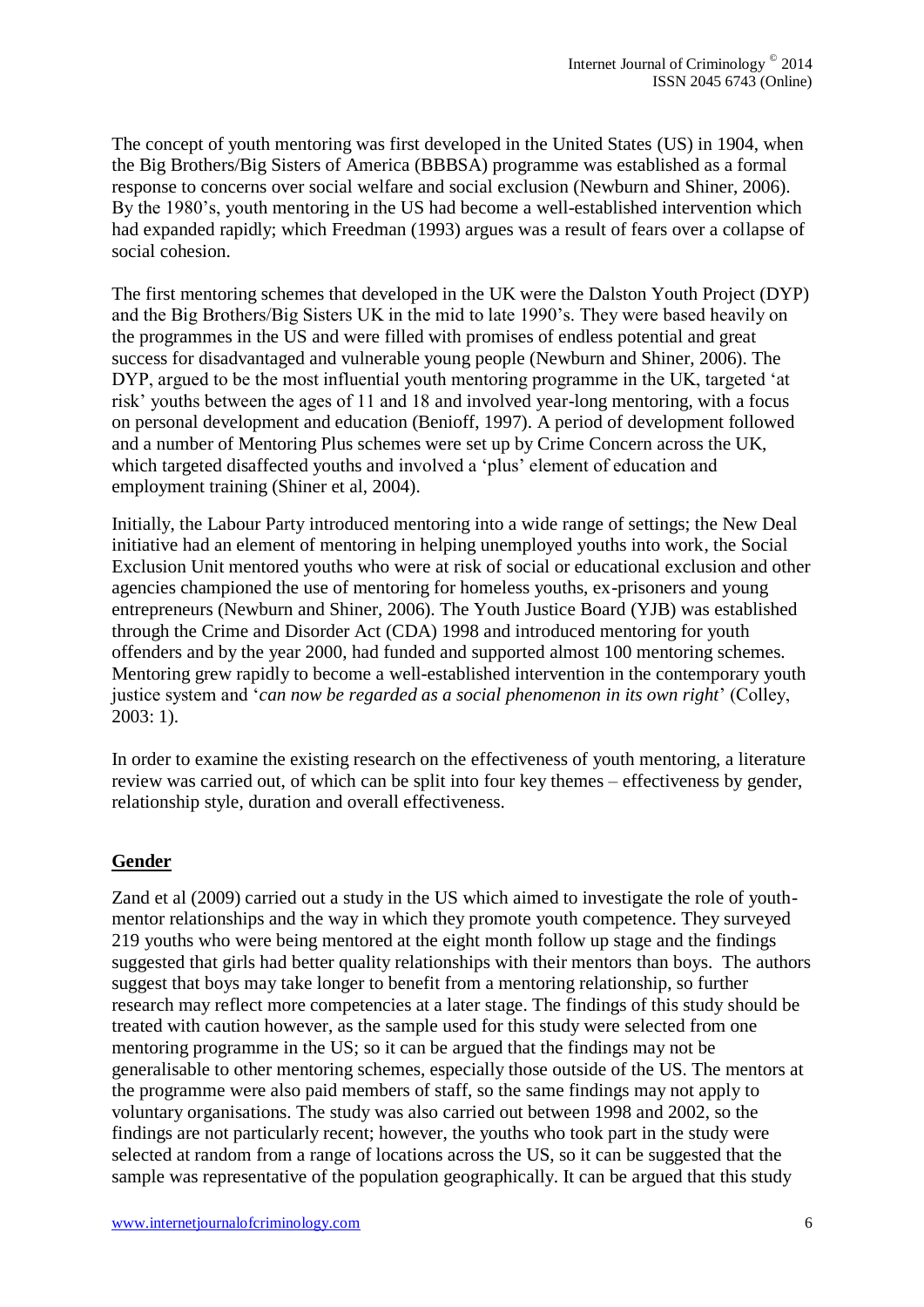produced significant findings, as it was one of the first to generate empirical data about gender-specific effectiveness.

The findings from this study are supported by Rhodes et al (2008), who carried out research in the US that specifically examined the role that gender plays in mentoring relationships. Previous research into work and school-based mentoring suggests that women are more likely to give emotional support than men, so female to female mentoring provides a deeper and more satisfying relationship than any other pairing. The authors hypothesised that the same will apply to youth mentoring. They analysed the findings from a large scale study by Grossman and Tierney (1998) on the Big Brothers/Big Sisters of America (BBBSA) programme, which will be discussed in further detail in the final theme. They found that gender does have an impact on the effectiveness of youth mentoring, as girls' relationships with their mentors lasted longer and were more satisfying overall.

Two further US studies support the view that males and females experience mentoring in different ways. A study on female mentor relationships carried out by Spencer and Liang (2009) found three key themes in terms of positive development – engaged emotional support, development of confidence and skills and companionship that helps to alleviate daily stresses. Meanwhile, a study on male mentor relationships by Spencer (2007) found six different themes – importance for male youths to have relationships with adult men, the male mentors desire to be a role model with an emotional connection, the continuing close nature of emotional connections formed, the way that their relationship provides emotional safety and support, the way in which some relationships helped with anger issues and the vacillations of masculinity on the part of the male mentor. Both studies interviewed 12 samesex pairings from the BBBSA programme in Boston, United States, so the sample was fairly small. The authors only interviewed 'successful' relationships and the lack of geographical diversity means that the study is not necessarily generalisable; however, it does support previous findings into the differences between male and female experiences of youth mentoring. Further research that also looks at unsuccessful mentoring relationships may provide more insight.

# **Relationship style**

The majority of the literature that examines the effectiveness of youth mentoring focuses its research on the role of the relationship; including the style, the duration and the characteristics of the mentor. Sale et al (2008) carried out a large-scale study in the US which examined the importance of relationship quality between youths and their mentors from prevention service providers. The study found that youths who felt higher levels of trust, empathy and mutuality from their mentors reported significantly higher levels of improvement in their social skills. Differences were evident across the two age groups assessed in terms of which social skills had developed; however, both groups reflected improvement overall when the relationship quality was strong. This study involved 1,165 youths from seven different prevention programmes in the US. The strong sample size and geographical spread of participants suggest that the findings may be generalisable to mentoring schemes within the US, but not necessarily to other countries. The study is significant in that it identifies the importance of a good quality mentoring relationship; however, it fails to provide any insight on how to build such relationships so further research into this may prove useful.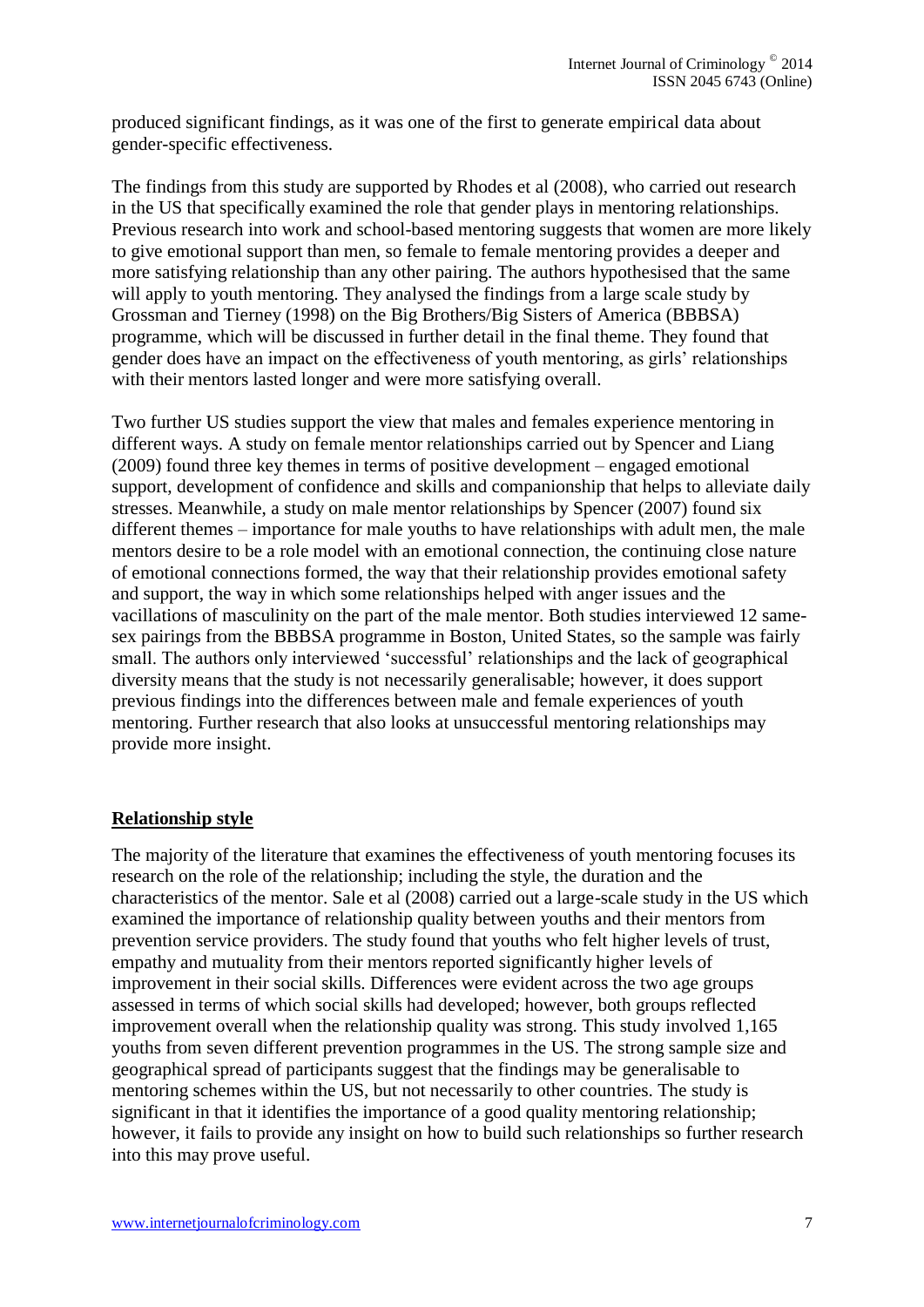Further studies support these findings and examine the style of mentor relationships in further depth. Goldner and Mayseless (2008) carried out a study in Israel using attachment, social learning and social support theories, alongside previous research to conclude that the success of mentoring relationships is reliant on the mentors' ability to transverse between the roles of other key caregivers such as parents, friends, teachers and therapists. The authors note that a successful mentor should not personify each role, but will reflect similarities of each. They recommend that mentoring programmes identify the need for mentors to transverse between such roles, in order to improve the training they give and increase levels of success. The authors carried out a comprehensive literature review of mostly US and UK studies to reach their recent conclusion, so it can be suggested that their findings are reliable. Further empirical research is needed in order to support such findings and establish whether certain youths will benefit from different roles more than others.

Langhout et al (2004) carried out a study which identified different categories of mentoring styles and examined their individual effects on the youths involved. The four mentoring styles identified were moderate, unconditionally supportive, active and low-key. Each style of mentoring produced different benefits to the youths, with the 'moderate' group reporting improvement in the most areas, despite rating their mentors lowest in terms of support. According to the authors, the most surprising of the findings were that the 'unconditionally supportive' group reported the least benefits and an increase in alienation from their parents. They conclude that the findings are significant and mentor programmes need to train staff to be less like friends and more like parents.

This is supported by findings from Rhodes and Lowe's (2008) study, which identified that mentors who are unconditionally supportive 'friends' are not necessarily beneficial to youths, as guidance and boundaries are also crucial in the success of mentoring. Their study is discussed in more depth in the next section. This is a slight contradiction to Goldner and Mayseless' (2008) findings, which suggest that mentors should be able to transverse between a number of caregivers roles, including friends.

Keller (2005) offers an alternative perspective, suggesting that the success and strength of a mentoring relationship is dependent upon the collective support of three key individuals – the mentor, the parents/guardians and the youth worker. The support of such individuals is a key characteristic of the BBBSA programme in the US, so the author suggests that this approach is taken by other mentoring schemes in order to improve results. Again, this study was carried out on the BBBSA programme only, so the findings cannot necessarily be generalised to other organisations.

Rhodes et al (2008) carried out primary research in the US, which found that relationships with mentors can have a positive influence on a number of factors such as personal relationships, academic success, behaviour and self-perception; however, if the youth lacks a strong bond with their mentor, feels that they cannot trust them or has been let down by them, then the mentoring can have a damaging effect which outweighs any positive impact it may have had. The study involved 347 youths who had been, or were being mentored by the BBBSA programme. The sample included a mixture of male and female youths from a diverse range of ethnic backgrounds, who were asked to complete a survey based on their experiences. A limitation to this study is that the findings were based on youth perspectives only. It can be argued that youths may find it difficult to express how they feel or how they are progressing, so further research should involve mentor and/or parent/guardian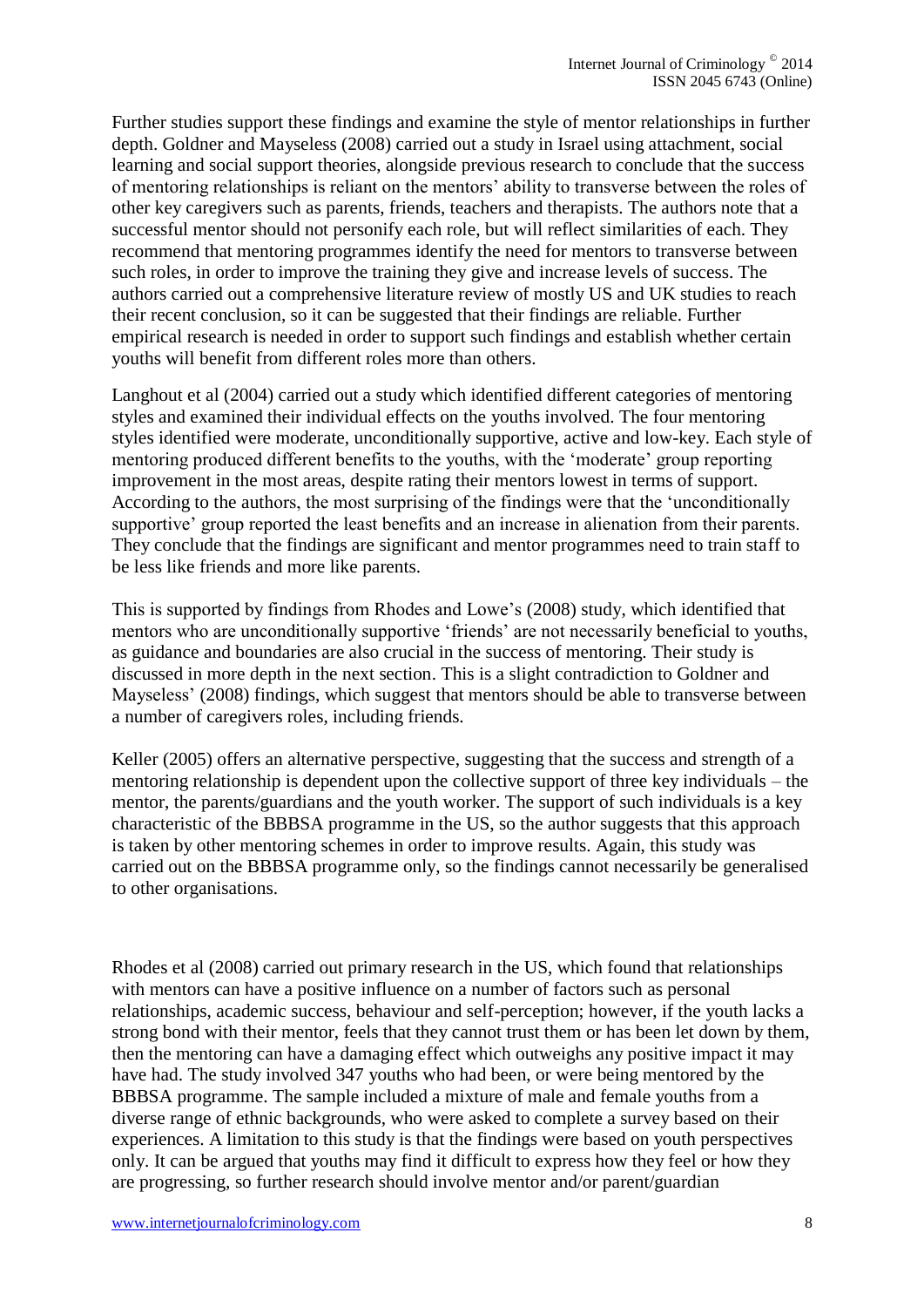perspectives for more reliable findings.

# **Duration**

Grossman and Rhodes (2002) carried out a study which specifically examined the effects of time in youth mentoring relationships. They analysed data from Grossman and Tierney's (1998) study on the BBBSA and found that youths who had been in mentoring relationships for more than a year reported academic, behavioural and psychosocial improvements. Those in mentoring relationships that lasted six to twelve months reported much less improvement and those who had been mentored for less than six months reported a decrease in sense of self-worth and perceived academic ability, as well as an increase in alcohol use. They note that younger youths had longer relationships and mentor characteristics had an impact on duration, so this could possibly have implications for practice amongst youth mentor programmes. This is supported by the primary research carried out by Rhodes et al (2005) discussed previously, which found a link between long-term mentor relationships and successful outcomes, whilst relationships that dissolve quickly can have a negative and sometimes harmful effect.

These findings are further supported by Rhodes and Lowe (2008), who found that the longer the overall duration of the mentoring relationship, the more positive effect it has on the youth. Whilst they do note the importance of long relationships that coincide with regular contact, the authors also identify the importance of a good quality relationship that is youth-focused and provides structure. The authors conclude that mentoring is modestly effective for youths who are in difficult situations, but are coping well and that in some cases, mentoring can be more harmful than beneficial. The literature that was reviewed for this study is mostly American, so it can be argued that the findings are generalisable to the US only; however, the study was recent and supports findings from other research.

# **Overall effectiveness**

A large-scale study into the effectiveness of youth mentoring was carried out by Grossman and Tierney (1998), which studied 1,138 youths who were involved in the Big Brothers Big Sisters of America (BBBSA) programme between 1991 and 1993. The youths selected for the study were both male and female and included a wide range of ethnicities, ages and characteristics such as households, family backgrounds and individual risk factors. The study found a wide range of benefits for youths involved in mentoring with the BBBSA. They were less likely to drink alcohol or use drugs, had increased competency in their school work, less truancy, better grades and improved relationships with their families and friends. No negative effects were found on the youths involved. The authors noted that the BBBSA guide mentors to be like friends, rather than parents or figures of authority. This is a contradiction to previous studies which suggest a more parent-like approach is needed. The sample size used is one of the biggest to date in this particular research area; however, the use of one mentoring programme only in the US results in a lack of generalisability to other mentoring schemes. The study is also fairly dated, as the research was conducted over 20 years ago; however, it is suggested by many to be the biggest and most influential study into the effectiveness of youth mentoring to date.

A more recent study was carried out in the UK by St-James Roberts et al (2005), which evaluated Youth Justice Board (YJB) mentoring schemes from 2001 to 2004. They reviewed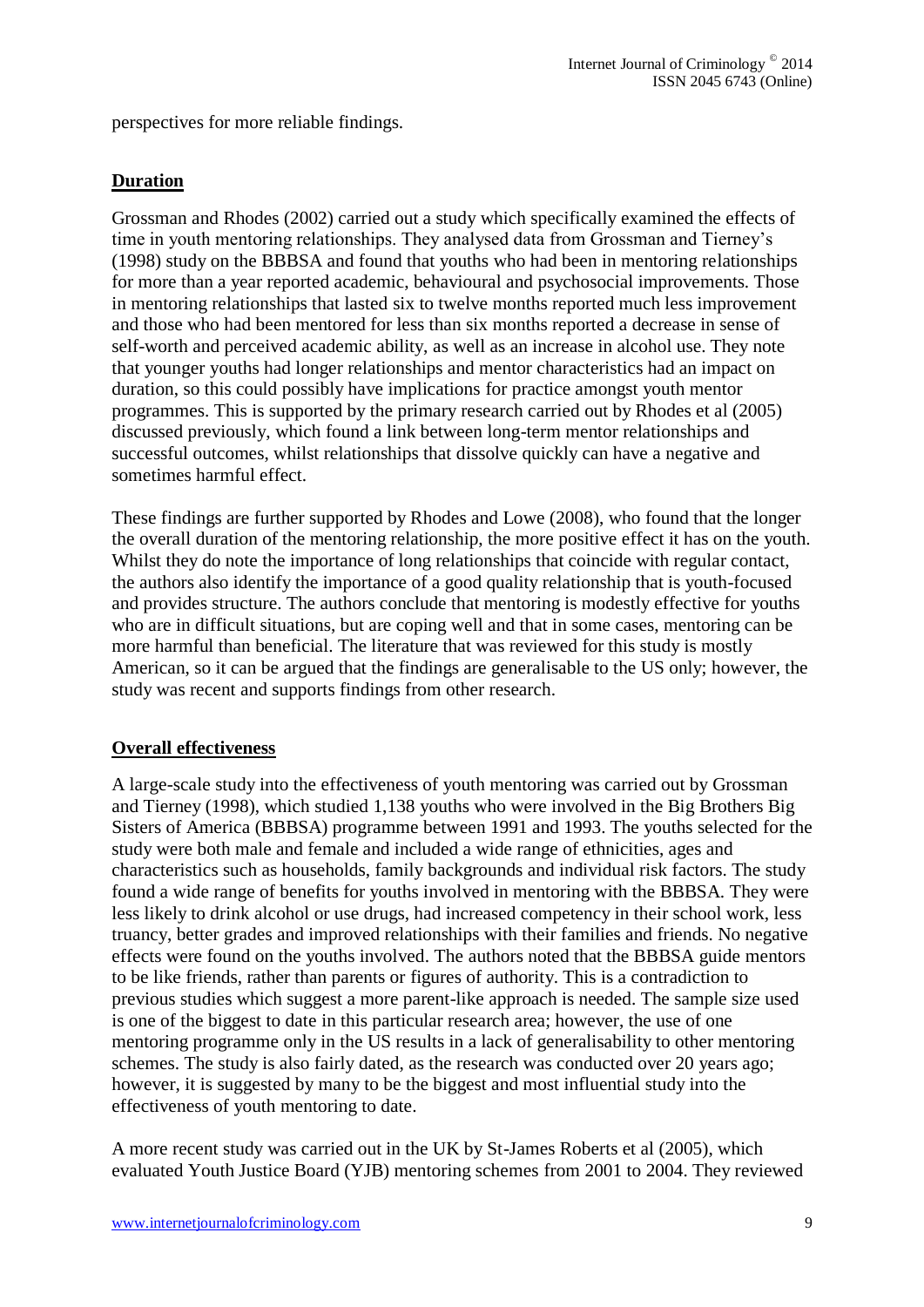80 mentoring programmes that are supported by the YJB and the findings support many of those discussed previously - mentoring relationships that lasted longer were more successful; girls benefited from it more than boys, particularly when paired with female mentors and mentored youths are more likely to enter education or employment. They did, however, find that mentoring failed to improve problematic behaviour and basic education skills, did not reduce drug or alcohol use and more than 50% of the youths referred refused to take part. They acknowledge that mentoring is cost effective; however, they do argue that this is because the majority of mentors are voluntary and if they were all paid for their work, then it would not be cost effective at all. The authors conclude that the findings are not positive enough and do not support a more wide-spread roll out of mentoring schemes in the UK as a means of crime prevention. They make a number of recommendations for practice, including the creation of a new profession that involves elements of mentoring (e.g. trust and competency building), alongside other prevention skills. This research included four studies which involved a mixture of statistical reviews and in-depth interviews. It can be suggested that this study is significant in the field of youth mentoring, as it reviewed a large sample of 80 mentoring schemes in the UK and was carried out fairly recently. The mixture of in-depth methods used to collect data suggests that the findings are reliable and can be generalised to mentoring schemes across the UK.

A meta-analysis carried out by DuBois et al (2002) is argued to be a key study into the effectiveness of youth mentoring. The authors analysed the findings of 55 studies with two main aims; firstly, to assess the overall effectiveness of mentoring and secondly, to investigate whether certain factors impact on its success. The overall findings suggested that mentoring has a modest benefit only for the average youth; however, when best practices are followed and the mentor-mentee relationship is strong, results are significantly improved. Their findings also suggest that poorly led programmes can have a damaging effect on youths. As suggested, the meta-analysis carried out by DuBois et al (2002) is argued by many other researchers to be a key study in the effectiveness of youth mentoring. The authors analysed a large amount of studies from a wide range of sources, so it can be suggested that this is a comprehensive review with relevant and significant findings. The authors are able to make strong recommendations for practice based on their findings; however, they also identify that youth mentor programmes evolve with time and as such, findings from future meta-analyses may vary to their own. Two limitations to the study are that the majority of the 55 studies analysed were American, so the findings are not necessarily generalisable to UK programmes. The majority were also based on youth, mentor and parent perceptions, so they could involve elements of bias. A future meta-analysis could include scientific evidence such as re-offending rates, improvement in school grades and employment etc., to further support their findings.

A similar review of previous research was carried out more recently by Rhodes (2008), whose findings support those of DuBois et al's (2002) study. Rhodes concluded that positive effects of youth mentoring are modest at best, whilst poor relationships can have a negative impact. Rhodes also recommends that youth mentoring programmes should follow evidencebased best practices as a means of improving success rates.

A further meta-analysis was carried out by Philip and Spratt (2007) for the Mentoring and Befriending Foundation in the UK. The authors stated that the majority of the research reviewed was on mentoring rather than befriending and found a number of positives. Firstly, youths in meaningful mentor relationships that were long in duration and included regular contact reported the most benefits, which supports the findings of studies discussed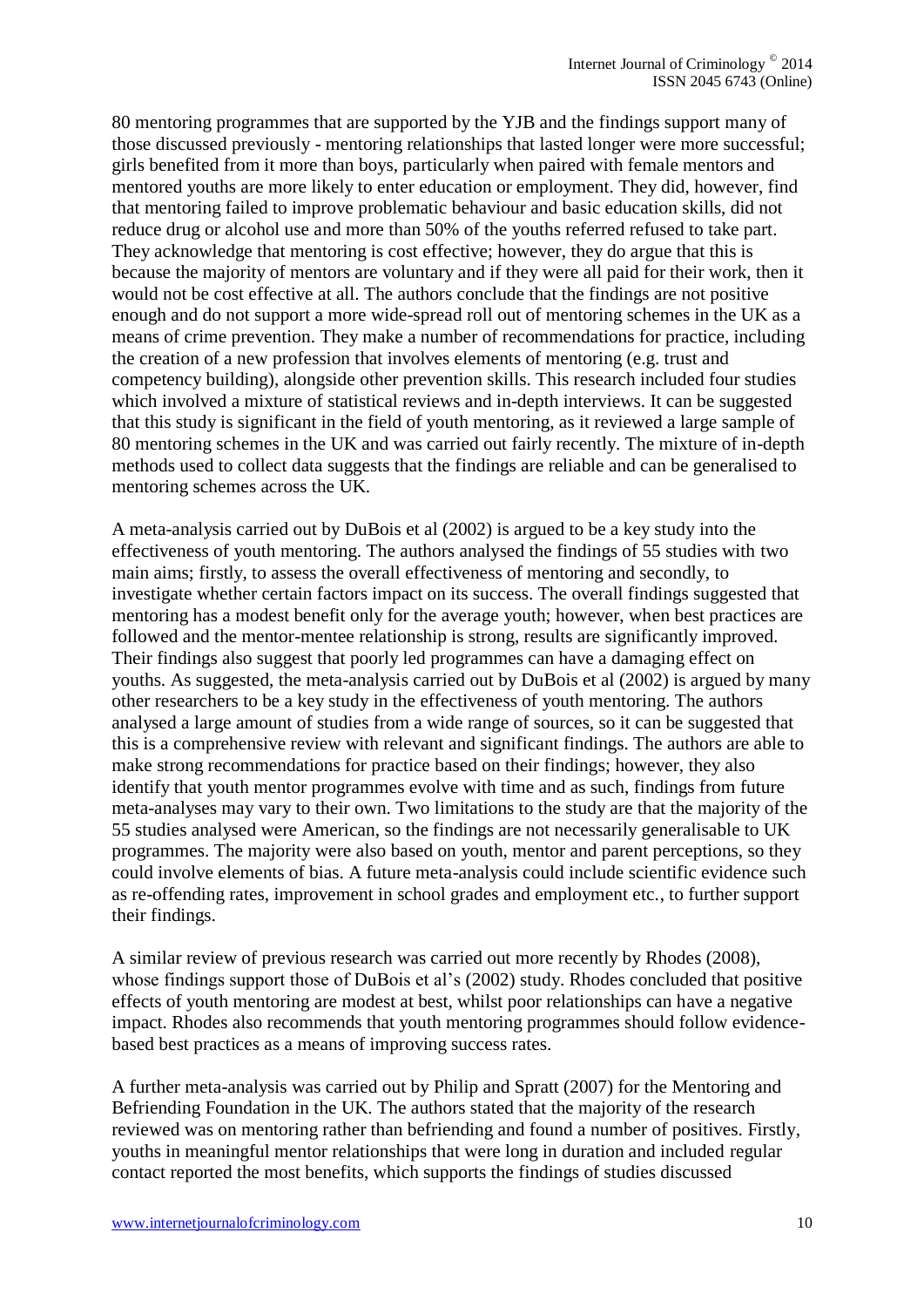previously. They also found that mentoring provides youths with another positive relationship outside of the family and when implemented alongside other interventions, can produce positive outcomes; however, they cannot be sure whether the same positive effects occur as a result of mentoring alone. They also found that in some cases, mentoring helps to improve family issues, encourages youths into education and increases involvement with the community.

However, despite such positive findings, they found that some UK studies reported that mentoring has little impact on offending, which suggests that such an intervention may not be suitable for all types of youths. They also found that many youths rejected the opportunity to be involved in mentoring or dropped out mid-way through, whilst many failed to develop a good relationship with their mentor. Some youths who did create meaningful relationships found it traumatic when they came to an end, which potentially risks undoing any positive impact it had had so far. The authors conclude that mentoring in the UK needs to be tailored specifically to meet individual needs, rather than being a 'catch all term' – they argue that this is the reason behind the negative findings that arose. This study reviewed a large quantity of previous studies; however, some of those were carried out by the mentor programmes themselves so this could potentially involve bias findings. The findings of this research are significant and relevant, as it was carried out in 2007 and involved a large number of UK studies.

A UK study by Piper and Piper (2000) also reflects a number of positive mentoring outcomes in the areas of education, training and employment, as well as the simple factor of having a supportive adult who encourages them to do well. However, the authors suggest that this only applies to the average youth. Those who are labelled as disaffected are stigmatised and involving them in mentoring programmes actually reinforces that stigma, as it suggests that there is something wrong with them that needs to be changed. This is further emphasized by the vast difference in status between the youth and the mentor, which again reinforces the negative effect. The authors suggest that an empowerment approach should be taken as means of improving mentoring success. This study provides an alternative perspective based on the effects of labelling and supports previously discussed findings that suggest mentoring is beneficial to those already coping well, as opposed to more serious cases.

To conclude, a number of key themes and findings can be identified in relation to the effectiveness of youth mentoring. Firstly, a successful mentoring outcome appears to be dependent on the strength of the relationship between mentor and mentee. A sense of trust and mutuality increases the benefits to the youth, whilst mentoring relationships that are long term and involve regular contact are more successful than others. Short term relationships that are poor in quality are argued to have negative effects on the youths involved.

It is also suggested by a number of researchers that girls benefit more from mentoring than boys; however, it is recommended that further studies are carried out at a later stage of the mentoring process, as it may be identified that boys benefit more at a later point than girls do. There is some contradiction in relation to the most effective relationship style, with some researchers suggesting that a friendship role is more beneficial, whereas others recommend that mentors are trained to be like parents as boundaries are crucial in ensuring a successful outcome. In terms of benefits to the youths involved in the studies, it is generally suggested that mentoring can help to improve school competency, social skills and personal relationships, but a number of studies reflect modest benefits only, with some even suggesting that poorly-led programmes can have a damaging effect. The majority of the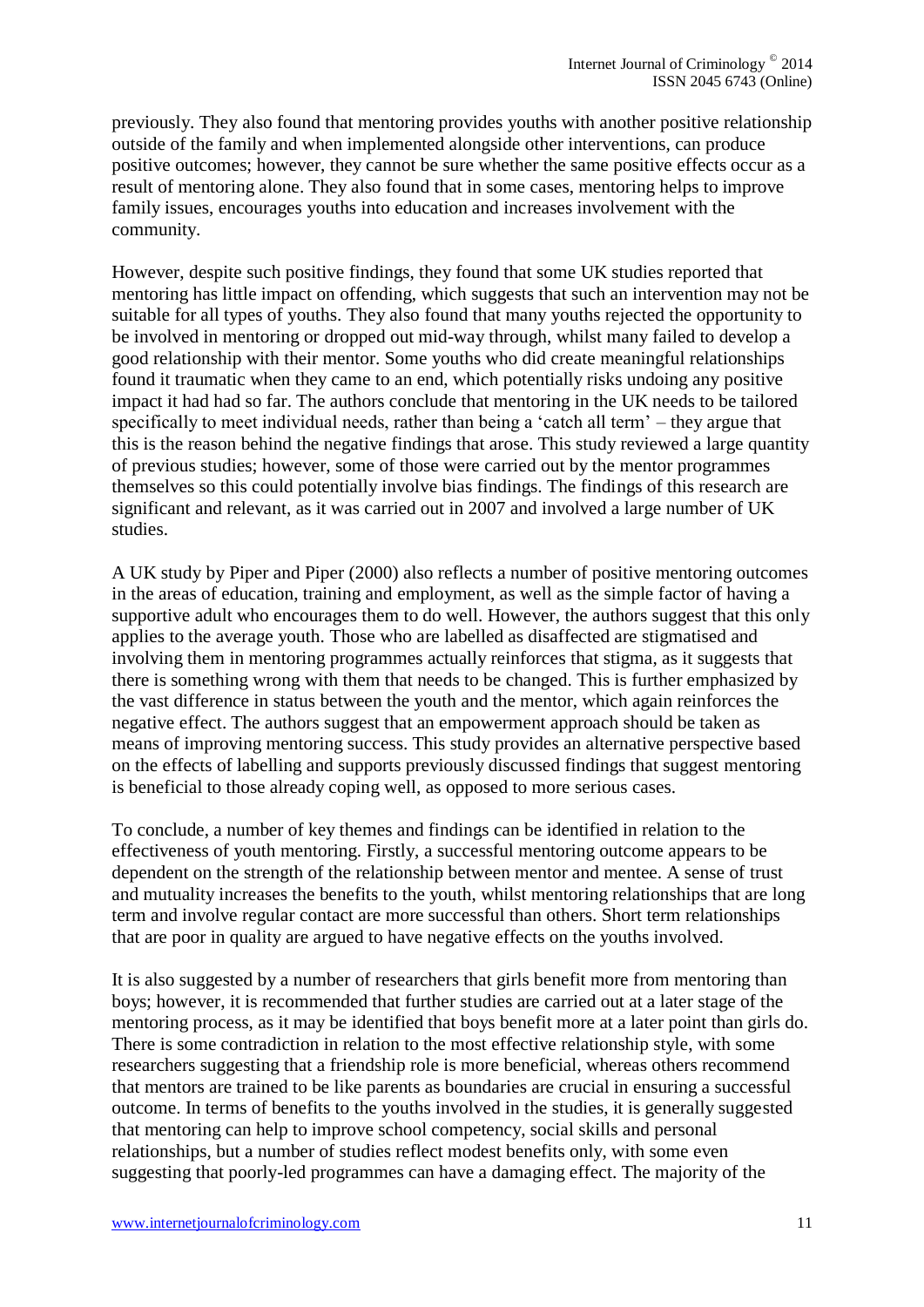literature did not discuss youth mentoring in a crime prevention context; however, those that did identified that it has little impact on offending behaviour as a single form of intervention and recommend that changes are made to improve its success in this remit.

The findings discussed above suggest that youth mentoring is not a particularly successful form of crime prevention and as a result, does not justify its use in this remit on such a widespread scale. As youth mentoring is an increasing popular form of criminal intervention in the UK, it is important to assess whether it is effective in its primary aim of reducing youth crime and increasing youth competency. This study aims to do this by examining how efficient youth mentoring is at reducing youth crime and assessing whether it has an impact on other aspects of a young person's life. In addition, it will examine the importance of a meaningful relationship between mentor and mentee in achieving a successful mentoring outcome, as this was a common theme identified through the literature review.

# **Methodology**

In order to gather data in relation to the research topic and aims, a case study of a sixteen year-old youth and his male mentor from a local Youth Offending Team was carried out using two semi-structured interviews. A case study allows the researcher to focus on one instance of the topic that they are investigating and as a result, the data gathered is generally more detailed and in-depth than other approaches to small-scale research (Bryman, 2012; Crow and Semmens, 2007). A case study also allows the researcher to examine the relationships and processes that occur within a particular social phenomenon, as there is an opportunity to go into a sufficient amount of detail to examine the complexities of the situation (Bickman, 2009; McNeill, 2004). According to Denscombe (2010), a case study is appropriate in a situation where the researcher has no control over the events that take place, as they are concerned with examining the phenomenon as it occurs naturally. As this small scale study is interested in analysing the effectiveness of youth mentoring and establishing whether the nature of the relationship has an impact on its success, a case study was deemed to be the most appropriate and effective form of examining this process. Despite its strengths, the case study approach is most commonly criticised for its lack of generalisability to other situations. Whilst the findings can still be reliable, it is important for the researcher to recognise this and be cautious when making assumptions about the ability to generalise the findings to a wider setting (Curtis, 2011; Gray, 2009).

Due to its in-depth nature, a case study is associated with an interpretivist approach; which is of the view that the world is seen through the creation of the mind and that the study of social sciences requires researcher subjectivity and respect for difference (Walliman, 2006; Gorard, 2004). In addition, a case study is also associated with the qualitative approach to research, as it focuses on the interpretation of participants (Ruane, 2005; Walker, 2010).

The qualitative research approach is generally associated with written or spoken words and observations and as such; data is commonly collected through interviews, open-ended questionnaires and focus groups (Patton, 2002; Hennink, 2010). The qualitative approach was chosen for this study as the data gathered is generally rich, detailed and reliable, as the participants can be studied in greater depth and are able to express their opinions freely (Silverman, 2004; Flick, 2009). This is supported by Bryman (2012), who suggests that qualitative research is focused on the perspective of the participant rather than the concerns of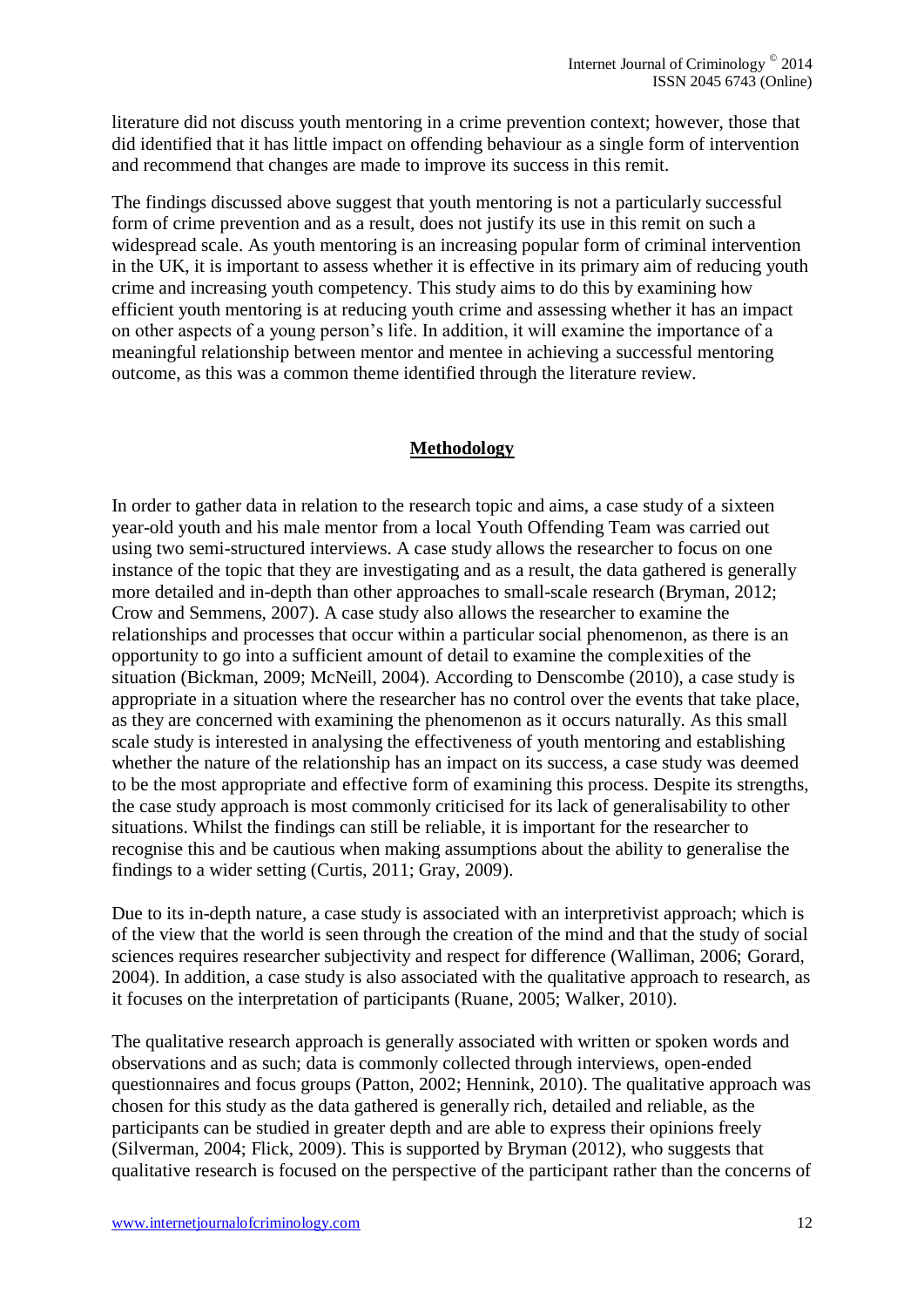the researcher. Qualitative research is also more lenient towards ambiguity and contradictory findings (Berg, 2009; Denscombe, 2010). Maykut and Morehouse (1994) argue that this is important as there is a strong element of uncertainty in the social word and ambiguity does not suggest a weakness in findings, but provides a realistic reflection on society. Despite its strengths, qualitative research has, like the case study approach, faced criticism for its lack of generalisability. Weinburg (2002) and Todd and Madill (2008) argue that the in-depth research of a small sample makes it difficult to generalise to other settings and is therefore less representative than quantitative data. Qualitative research has also been criticised for being too subjective, as the findings are reliant upon the researchers' opinion on what is important when the data is being analysed (Wengraf, 2001; Breakwell, 2004). The nature of qualitative research and the presence of subjectivity also makes it difficult to replicate in future studies of a similar nature (Bryman, 2012; Creswell, 2009).

An alternative research method is the quantitative approach, which is concerned with numbers and statistics and such data is generally collected through the use of questionnaires, observations and experiments (Gorard, 2004; Bickman, 2009). There are a number of advantages to using a quantitative research method. Firstly, quantitative research is argued to be more scientific than qualitative, as it generally involves statistical and mathematical techniques, which Denscombe (2010) suggests makes it less open to researcher interpretation. Quantitative research is often based on a larger sample size than qualitative, due to the methods of data collection used. As a result, it is more feasible to generalise quantitative findings to the wider population (Balnaves and Caputi, 2001; Singh, 2007). Despite its strengths, quantitative research has also faced a number of criticisms. Firstly, the methods of data collection commonly used in qualitative research methods do not allow the participant to speak freely, or expand on particular opinions they may have. As a result, it is argued that quantitative data is not as in-depth as qualitative and lacks ecological validity (Brannen, 1995; Silverman, 2004). Walker (2010) also argues that quantitative research can accumulate an overload of data, which creates difficulties as the analysis becomes too complex.

Due to the topic and aims of this study, it was important that the participants were able to express their views freely and in-depth when necessary. In addition, the use of a case study to examine one instance of youth mentoring does not particularly require the use of scientific or mathematical data and as a result, the qualitative approach was deemed to be the most appropriate in this instance.

In order to carry out this study, a sample was needed to gather information relating to the aims of the research. It is rarely possible for a researcher to study a whole population, so a smaller sample is selected in a way that ensures the conclusions are valid (Herzog, 1996; Crow and Semmens, 2008). A sample can refer to a range of different units, including people, objects, places or events (Carlsmith, 1990; Lewin and Somekh, 2005). There are two different types of samples: exploratory and representative. An exploratory sample, which was used in this study, is generally associated with qualitative research, as it is used in small-scale studies when the researcher is looking at relatively new ideas and topics (Sapsford and Jupp, 2006; Walliman, 2006). An exploratory sample allows the researcher to generate useful insights in relation to the aims of the study (Bryman, 2012; Denscombe, 2010), which is why this approach was selected. A representative sample is often used in large-scale studies where the researcher wishes to generalise the findings; therefore, it is generally associated with quantitative research (Black, 1999; Hennink, 2010). This method of sampling generally involves a cross-section of the relevant population and was therefore not deemed to be appropriate in this small-scale case study.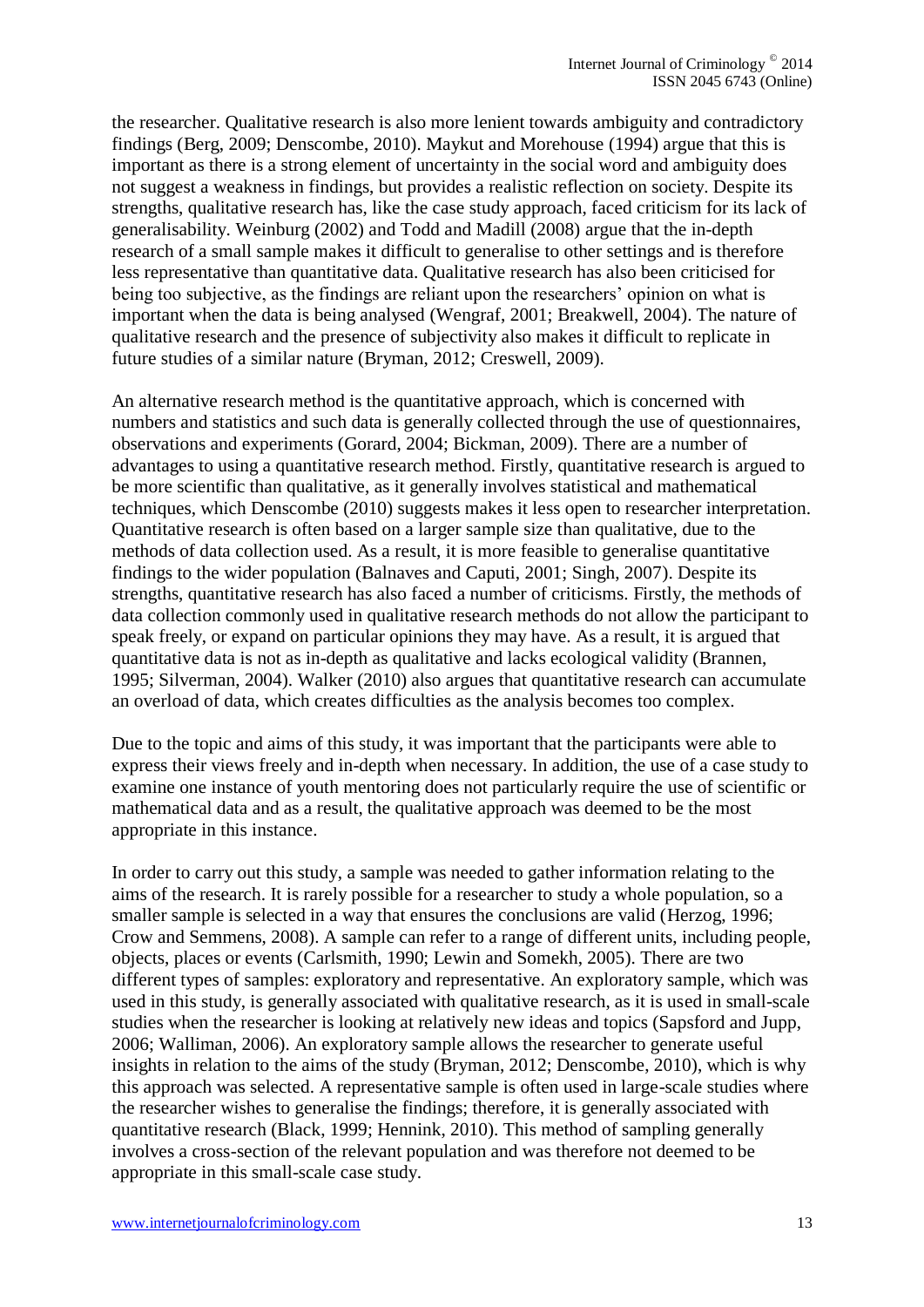Probability and non-probability are the two main approaches to selecting a sample. Due to the nature of this study, a non-probability sample was used as it involves an element of choice by the researcher (Bickman, 2009; Curtis, 2011). A non-probability sample does not entail a random selection of participants and is often the approach used in small-scale studies, when the researcher feels that a smaller sample size would be more beneficial or it is not feasible to use a large sample group (Denscombe, 2010). There are a number of ways in which a nonprobability sample can be selected, including quota, snowball and purposive (Gray, 2009; Lewin and Somekh, 2005). A purposive sampling method was used in this research, as it allows the researcher to hand-pick the participants based on their knowledge and relevance to the study (Bryman, 2012). This was the most appropriate method of sampling to use as it is a case study and therefore the participants needed to be selected based on their experience and willingness to be involved. It was also important that the two participants were from a successful mentoring relationship, as one of the aims of this study is to examine how a good quality relationship plays a role in the mentoring outcome.

The alternative approach of probability sampling involves a random selection of the population and is often used in large-scale quantitative research (McNeill, 2004; Ruane, 2005). Probability samples are argued to be more representative of the population being studied, as the researcher has no influence on the sample selection process (Walliman, 2006; Breakwell, 2004). Bryman (2012) also suggests that probability sampling allows the researcher to generalise the findings to the wider population, which is not always possible when using a non-random sample approach. However, Curtis (2011) suggests that probability sampling is generally used for large scale research and as a result, it was not the most effective method of sample selection for this study.

For this case study, two semi-structured interviews were carried out with a youth and his mentor as a means of data collection. A semi-structured interview involves a series of questions which are chosen by the researcher, but there is an element of flexibility to allow the participant to expand on their answers (Sapsford and Jupp, 2006; Walker, 2010). The questions may also be changed or reordered by the researcher if it is relevant to the previous answer provided (Drew et al, 2005). Alternatively, it is possible to use structured interviews, but they do not allow for flexibility in the questions or answers (Gray, 2009; Denscombe, 2010). Unstructured interviews, on the other hand, allow for complete flexibility and are often likened to conversation (Bryman, 2012; Somekh and Lewin, 2011). Although this allows the participant greater freedom and interpretation in their answers, the interview is more likely to go off topic due to its lack of structure (Drew et al, 2005; Weinberg, 2002). An alternative method of data collection is questionnaires, which are more commonly used in large-scale quantitative research. Questionnaires provide a set of structured questions that cannot be changed, which restricts freedom of interpretation and prevents participants from providing in-depth answers (Black, 1999); however, they are less time consuming than interviews and the data gathered is generally easier to process (Singh, 2007; Silverman, 2004). It is also possible to observe the participants as an alternative to questioning them about their feelings or opinions, which allows for substantial data collection and ecological validity; however, it is also time-consuming and lacks generalisability to future studies (Kitzinger and Barbour, 1999; Bloor, 2001).

Semi-structured interviews were deemed to be the most appropriate for this case study, as they allow for structure but flexibility in the questions, which in turn is likely to result in more in-depth responses from the participants involved (Breakwell, 2004; Creswell, 2009).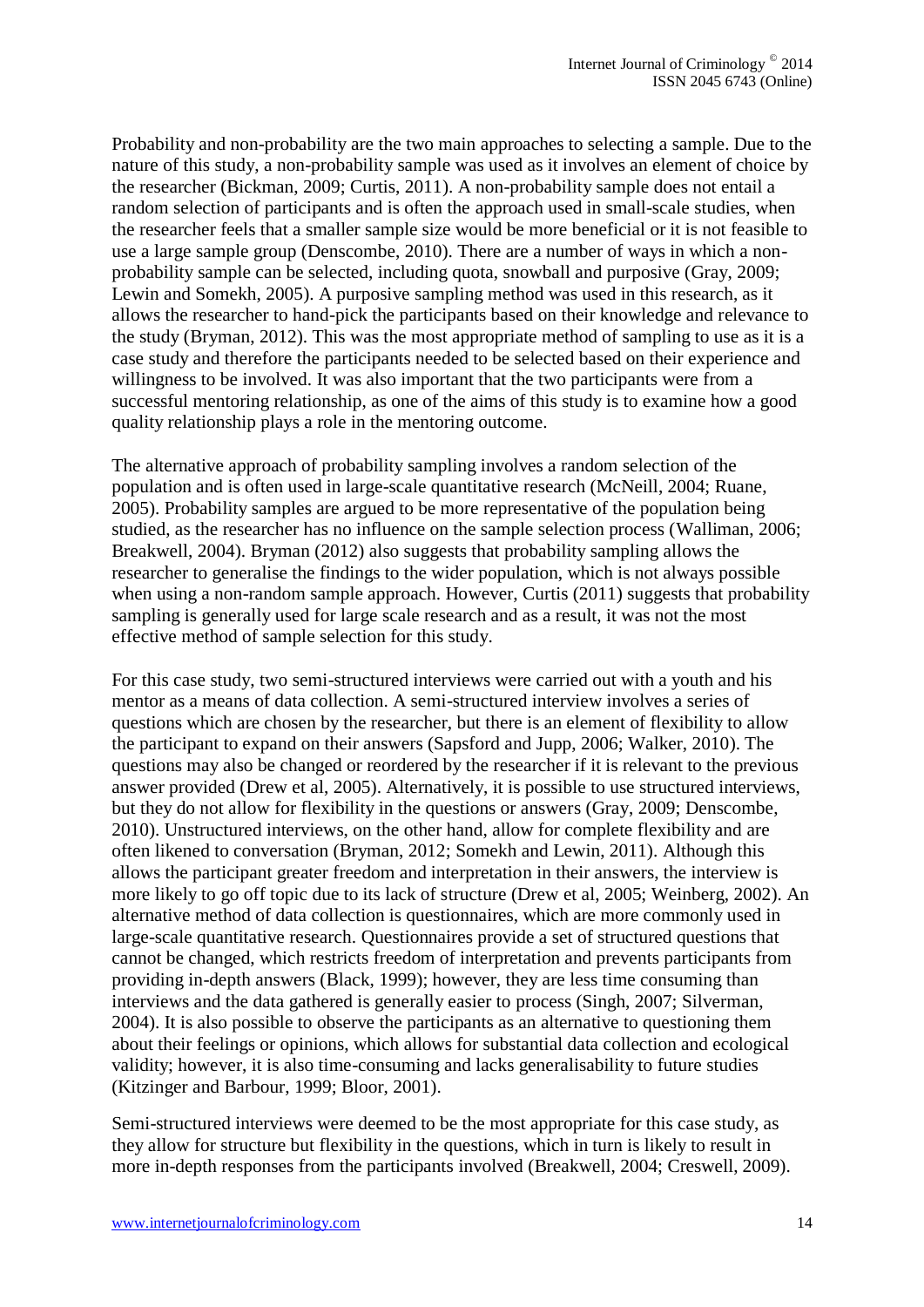# **Findings and discussion**

The data gathered from the two semi-structured interviews with a youth and his male mentor was analysed using the six stage thematic analysis approach by Braun and Clarke (2006). Three key themes were identified from the findings – relationship between youth and mentor, impact on offending behaviour and impact outside of offending. A number of points surrounding each theme were identified as being important and are discussed below.

# **Relationship between youth and mentor**

# Being a friend, not a parent

A large proportion of the literature discussed previously analyses the effectiveness of different mentoring relationship styles, which is something that was identified by the mentor as being an important factor:

*"I think so long as the role models, the mentors, do not try to enforce their authority on them, the mentees really accept that, accept them as being on their side"...."it is an adult friend rather than being a parent, who's always telling them 'they shouldn't be doing that, they can't do that', it's a bit more relaxed with ourselves"*

This directly supports the findings and recommendations by Grossman and Tierney (1998), who suggest that mentors should be trained to be like friends rather than authoritative parent figures. They base this recommendation on their positive findings of the effectiveness of the BBBSA programme, who are understood to train their mentors in this way.

In addition, these findings both support and contradict those from Goldner and Mayseless' (2008) study, which suggests that mentoring is most successful when elements of different caregivers' characteristics are present, including that of friends. However, they also suggest that elements of parents and teachers are needed; roles which naturally express aspects of authority and therefore directly contradicts the opinion of the mentor. Further to this, Langhout et al (2004) suggested that youths who had 'unconditionally supportive' mentors reflected the least improvement across the different relationship styles; as such they recommended that mentors should be trained to be more like parents rather than friends. This is further supported by Rhodes and Lowe (2008), who suggested that mentors who are 'unconditionally supportive friends' do not benefit the youths, as boundaries and guidance are crucial in building successful relationships with positive outcomes.

Despite this, it is reasonable to suggest that the mentor provides plenty of guidance to his mentee, which is evident from some of the discussions he says they have in relation to his offending behaviour, anger management and goals for the future; therefore, it is possible that he just takes a non-authoritative approach to giving guidance, similar to the way a friend would.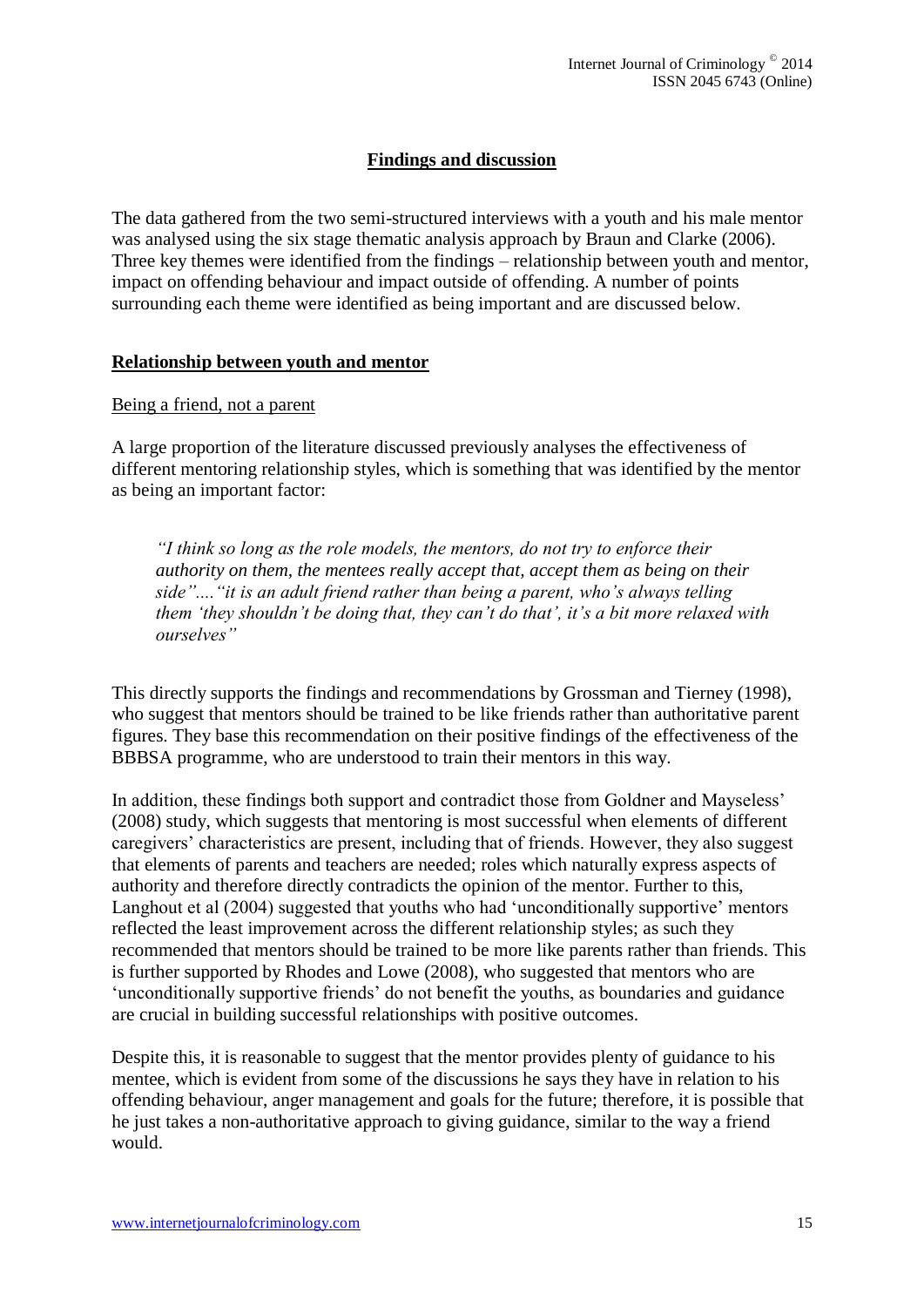It can be suggested that the variance in findings is simply a result of difference in individual needs. Some youths who are mentored may have a lack of authority in their life and therefore having a mentor who provides this may benefit them, whereas others may experience too much authority and therefore benefit more from having an 'adult friend' to talk to, who does not tell them what they can and cannot do. This is supported by Philip and Spratt (2007), whose findings suggest that mentoring should be tailored to suit the individual characteristics of each youth involved, to cater for the wide variety of backgrounds that they may come from and provide different levels of support they may need.

#### Getting on well and the presence of trust

Both mentor and mentee talked about the importance of having a trusting relationship where both get on well with each other. The mentor said:

*"We sort of hit it off straight away, and erm, it's been a very simple relationship to deal with"...."he doesn't stop, you know, there's no quiet sessions, we talk all the time which is really nice. It's not always constructive stuff that we're talking about, it can be complete rubbish..."*

This was further supported by the mentee, who said that he feels he has a good relationship with his mentor and that he believes it plays an important role, because *"if you didn't get on*  with your mentor you wouldn't talk to them". The mentee had been mentored by another male adult previously and it was evident throughout both interviews that he did not build a strong relationship with him. The mentee explained that he did not want to talk to his previous mentor and he reoffended shortly after it ended, which arguably reinforces the concept that a strong and positive mentoring relationship plays an important role in gaining a successful outcome.

These findings support those of DuBois et al (2002), Rhodes et al (2005), Philip and Spratt (2007) and Sale et al (2008), all of whom suggest that good quality mentoring relationships produce the most positive benefits to the youths involved. They also suggest that such relationships benefit more so when they involve regular contact over a long period of time. The mentor and mentee involved in this study have had regular weekly meetings for nine consecutive months, so it is fair to suggest that this supports the previous findings in regards to mentoring duration and quality of relationship.

# Having someone else to talk to  $-$  'a positive role model'

When asked what his favourite thing about mentoring was, the mentee replied:

*"It's someone else to talk to rather than talking to like.. I don't like, tell my mum anything"*

The mentee lives with his mother and younger brother, whilst his father has a criminal past and does not live with him; so it is reasonable to suggest that the mentee lacks a positive father figure in his life. As such, mentoring provides him with the opportunity to engage with a positive male role model, with whom he can look up to and work things out with, which were argued by the mentor to be key factors in the success of a mentoring relationship.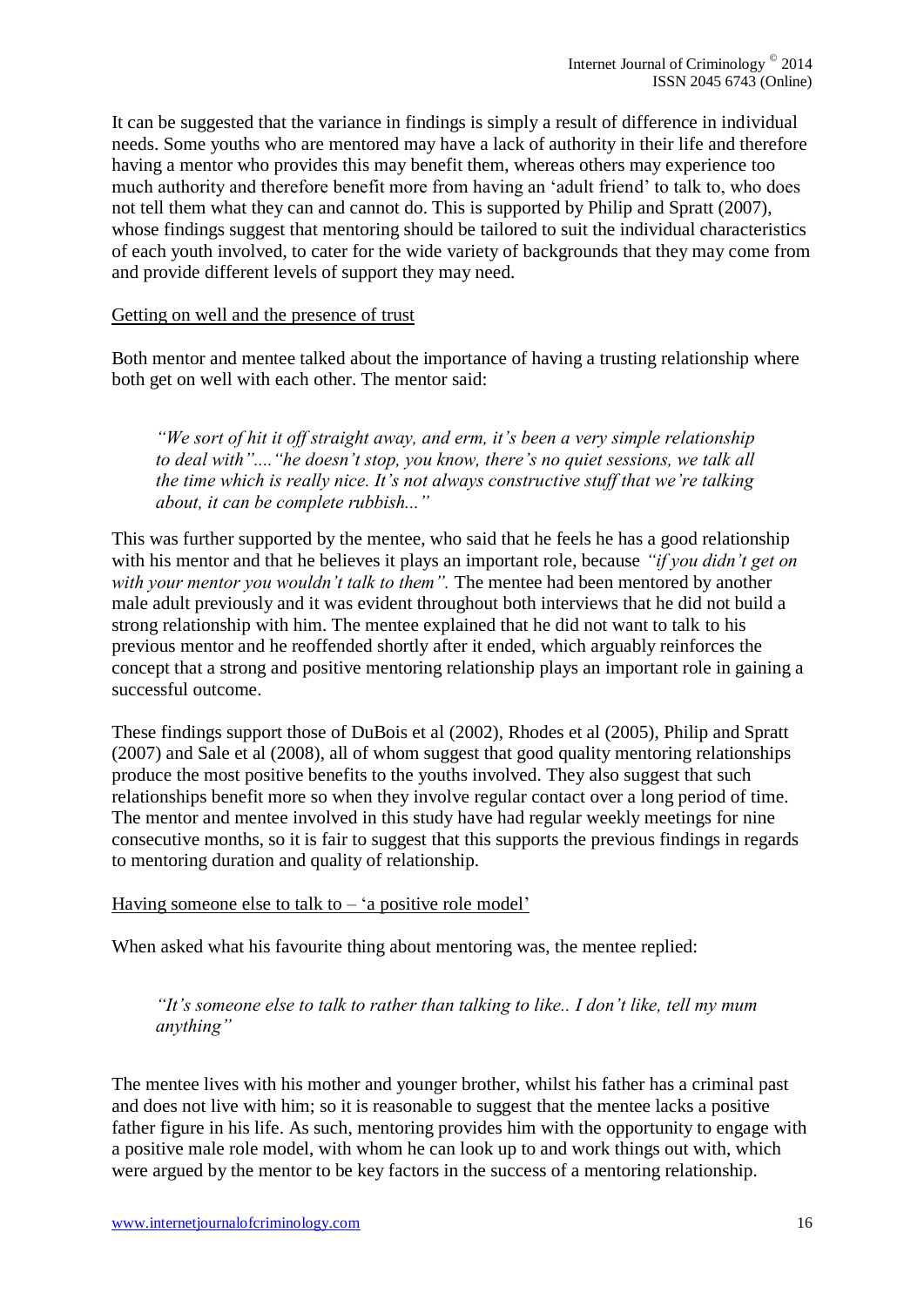The mentor expanded on the significance of having an absent father who has engaged in criminal activity, suggesting that this was possibly one of the causes of the mentees offending behaviour:

*"And although he's got a role model in his father, who's had criminal activity, I think that's what he was trying to look up to in the first place, trying to emulate what his father was doing, and he's realised over the last eight, nine months that that's something he shouldn't be doing"*

The link between crime and a son lacking a positive father figure is recognised by many academics, including Grando and Ginsberg (1976), who argued that the father plays a significant role in his son's social progression and adjustment throughout the transition from childhood to adolescence. This is further supported by Harper and McLanahan (2004), Muncie (2009) and Cobb-Clark and Tekin (2011), who all suggest that boys who lack a present father are more likely to engage in criminal activity.

# **Impact on offending behaviour**

The participants involved in this study are from a Youth Offending Service, where mentoring is specifically aimed at reducing offending behaviour. When asked whether he felt that mentoring had helped to reduce his offending behaviour, the mentee replied:

> *"yeah cuz I haven't, well, I've been like, moaned at by the police, but not anything serious. So yeah, it has helped"*

The mentee was engaging in criminal behaviour on a regular basis prior to being mentored, but has not been in trouble since they began working together, apart from the occasional 'talking to' by the police. When asked if he felt that mentoring has helped to change the mentees perception on his offending behaviour, the mentor responded:

*"Yeah without a doubt, because the first few meetings we had we would talk about his criminal activities, and he was quite happy to talk about them as if he would do them again, and be happy to do them again, and now we talk about criminal activity and he's certainly not going to go down that line because he's positively stating that he believes what he was doing before is not the way forward"*

There is little evidence from previous research to suggest that mentoring is an effective tool in terms of reducing offending. The majority of the American studies fail to even mention the impact on offending behaviour, which perhaps suggests that mentoring in the US is not commonly used for that purpose. In addition, two recent, large-scale studies in the UK do not reflect positive findings in relation to offending specifically. St-James Roberts et al (2005) found that mentoring did little to reduce problematic behaviour, whilst Philip and Spratt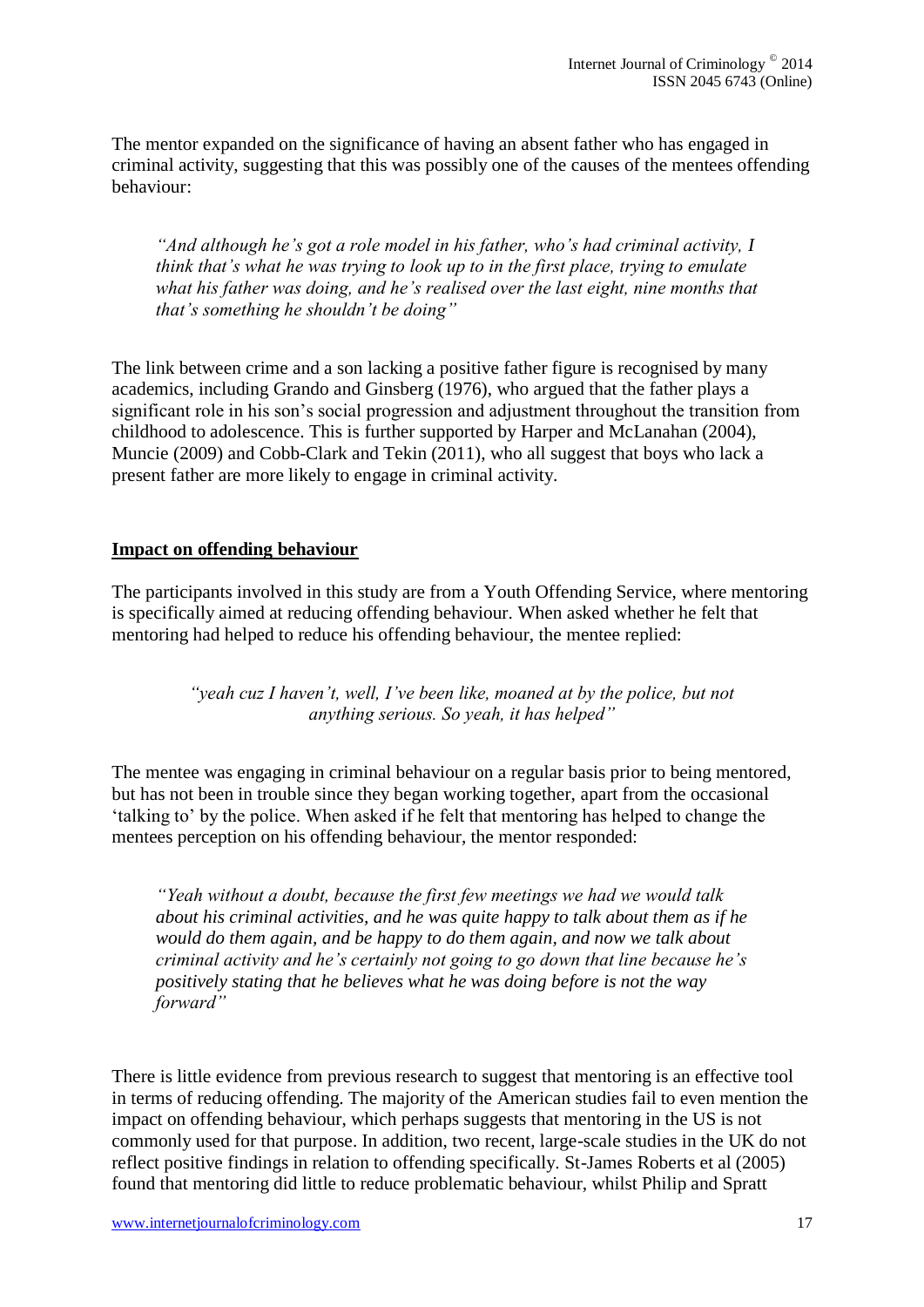(2007) suggested that mentoring has very little impact on youth offending as a single form of intervention.

# Thinking about the consequences

The mentor believed that teaching the mentee to think about the consequences of his actions has helped to prevent his offending behaviour. Towards the beginning of their mentoring relationship, the mentee expressed a care free attitude towards offending; explicitly stating that he would do it again and would just try to avoid getting caught next time. The mentor has focused a lot of his time on discussing the consequences of criminal activity with the mentee, which he believes has had a positive impact:

*"He said that he doesn't think about the benefits of offending because they become automatic, but he thinks about the consequences, so if he gets himself in a situation now, he always runs through his mind 'what are the consequences of me doing this? What's going to happen if?' And because he runs that through his mind, it prevents him from reoffending, which is a really good thing you know, it's nice to know that some of things we've talked about have actually stuck..."*

This is supported by Gottfredson and Hirschi (1990), who suggest that criminal acts are committed by those who lack self-control and do not appreciate the consequences of their actions. The mentor has taught the mentee to consider the consequences of his criminal behaviour, which he believes has had an impact on his perception of crime. This is further supported by Farrington and Welsh (2007), who suggest that social skills and cognitive training that teach young people about the consequences of their actions is a successful method of crime prevention and Farrington (2000, cited in Farrington and Welsh, 2007) argues that the evidence to support this can be generalised globally.

# Effect of courses

The mentee is involved with the Youth Offending Service as a result of setting fires, so his first mentor enrolled him in a fire safety course. The mentee said that the course teaches about the things that fire-fighters go through on a daily basis and tries to persuade participants to change their minds about lighting fires in future. When asked if he felt that it had benefited him, the mentee said no and admitted to lighting fires after taking part in the course. The mentor added that he had also done some fire awareness DVD's with the mentee, which he did not engage well with either.

There are a number of possible explanations for the mentees lack of engagement with the fire safety course. Firstly, he took part in this around three years ago when he was being mentored by someone he did not really connect with. As suggested by Sale et al (2008) and Philip and Spratt (2007), the positive effects of mentoring are significantly enhanced when there is a good quality relationship between mentor and mentee. However, this does not account for the lack of engagement with the fire awareness DVD's that he did with his current mentor, with whom he has a good relationship with. As discussed previously, the mentor has taught the mentee about the consequences of his criminal behaviour, which he believes has had an impact on his perception towards crime; so it is possible that the mentee has benefited more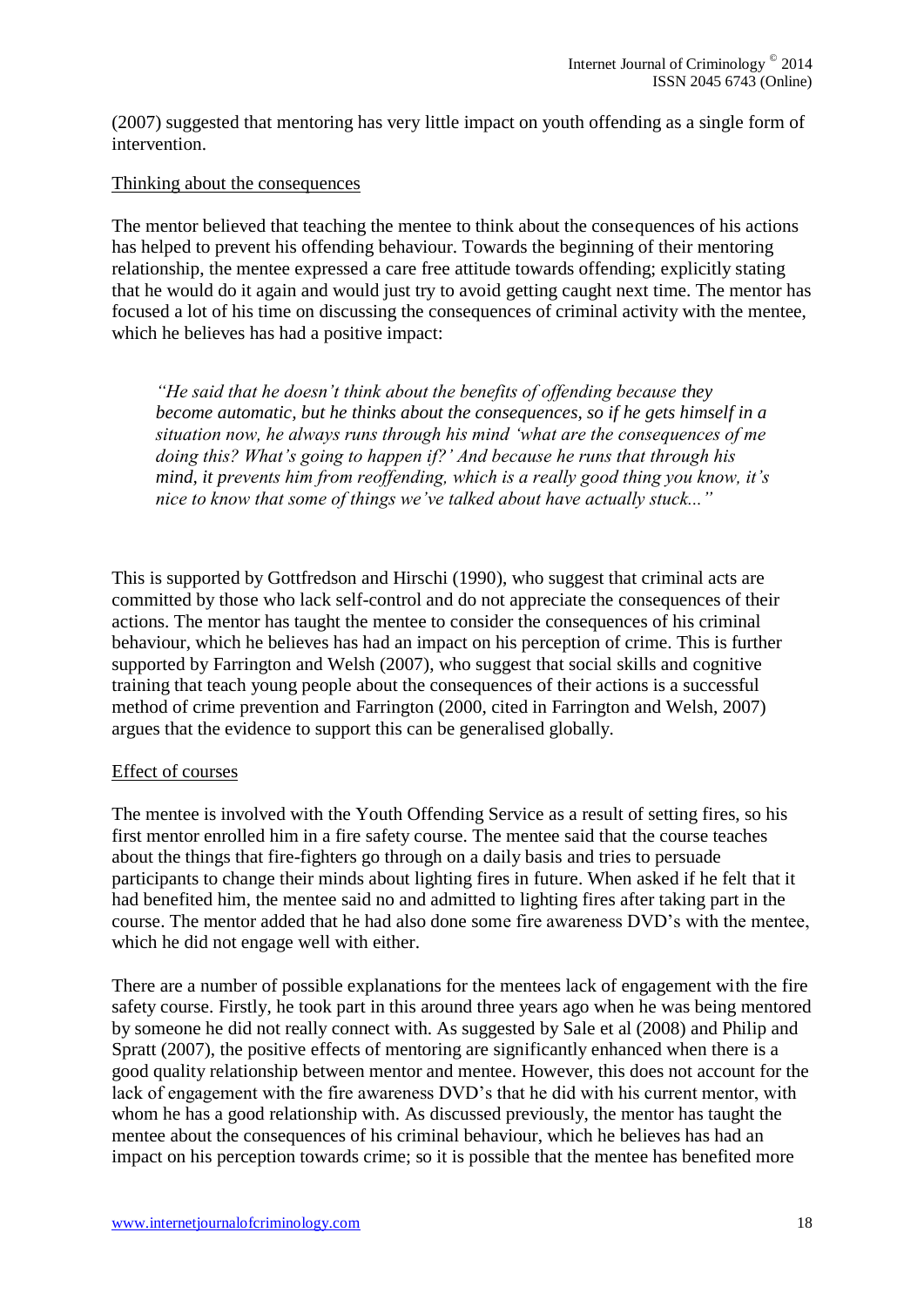from thinking about consequences in a wider context, rather than about his type of crime specifically.

# **Impact outside of offending**

# Family and friends

The mentee said that mentoring has helped to reduce his offending behaviour, but has also had an impact on other aspects of his life. When questioned further about this, the mentee explained that his relationship with his family has improved since his contact started with his current mentor. The mentor expanded further on this, explaining that the mentee had a troubled relationship with both his younger brother and his mother; but as the mentoring progressed, the mentee began to tolerate his brother more and as a result, his relationship with his mother also improved. This supports findings from Grossman and Tierney (1998) and Philip and Spratt (2007), two large-scale studies which both suggested that mentoring can help to improve family relationships and decrease feelings of alienation from their parents.

In addition, the mentor also suggested that the mentee is now more selective of his peer group than he was when their mentoring relationship started. He recognises which friends he tends to get into trouble with and now tries to avoid socialising with them as often, so it would appear that the mentoring process has also helped him to make better choices about his friendship group. The study by Grossman and Tierney (1998) found an improvement in relationships with friends, but none of the studies specifically mentioned that mentoring has helped the mentee to make more positive choices about their friendship groups. It may be that the mentee in this study is simply being more cautious of who he chooses to spend time with as he is actively trying to avoid situations that may lead to offending behaviour. This is supported by Allen and Eby (2010), who suggest that a positive mentoring relationship can help and guide a young person to make better choices about their peer groups in an attempt to distance themselves from criminal activity.

# Anger

In addition to an improvement in family relationships and friendship choices, the mentee also said that his current mentor has helped him to control his anger, something that he felt he had struggled to deal with previously. The mentor explained that they have discussed the cognitive processes of the brain which result in feelings of anger, which he believes is the reason why the mentee now has more control over his emotions. Previous research by Spencer et al (2007) found that male youths with male mentors reported improvements in controlling their anger; something which was not identified as a benefit in a similar study into female youths with female mentors.

Although the findings support those from previous studies in relation to improvement in family relationships, it can be suggested that the mentees improved relationship with his mother and brother has occurred as a result of his improvement in controlling his anger. This is supported by a number of academics, including McKay and Maybell (2004); Luxmoore (2006) and Cavell and Malcolm (2007), all of whom suggest that learning to control anger is key in reducing conflict between youths and their parents and improving family relationships overall.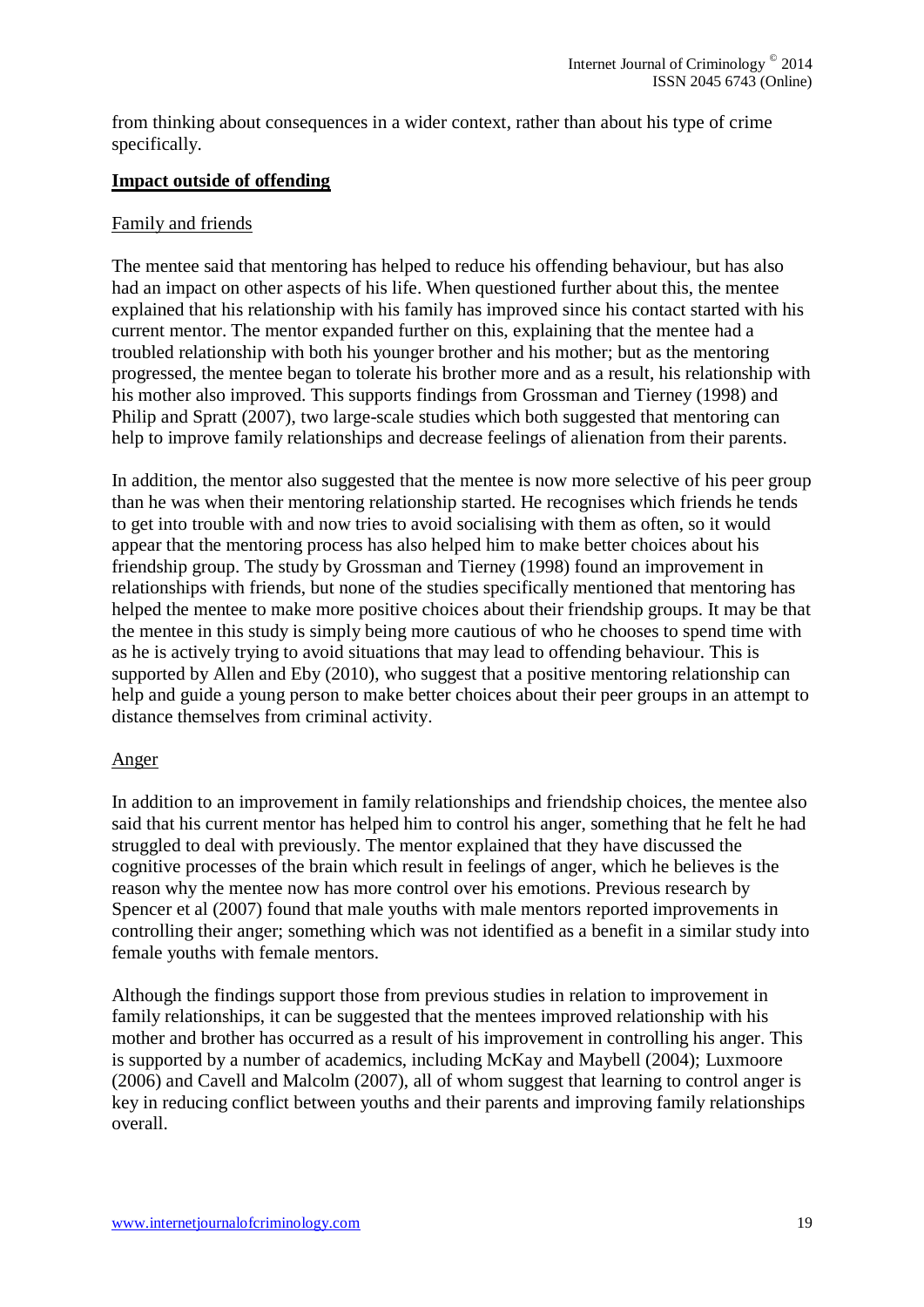# School

Both participants spoke of the mentees improvement in his school life in the time that he has been mentored. At the beginning of their mentoring relationship, the mentee was being suspended from school once a fortnight, but over the past nine months of being mentored he has only been suspended once. This arguably reflects a significant improvement in the mentees behaviour and competency at school. This supports findings from previous studies, including Grossman and Tierney (1998), who found that mentoring helped to improve grades and reduce truancy and Piper and Piper (2007), who suggest that mentoring can help to improve school ability overall. However, it was noted that the mentee started at a new school approximately four months ago, which is an academy and specifically focuses on working with young people who struggle with mainstream education. The new school that the mentee attends teaches mainly practical-based lessons instead of the standard academic subjects, has smaller class sizes and only uses suspension as a last resort. Therefore, it cannot be certain that the improvement in the mentees behaviour and competency at school is solely a result of mentoring, but it can be suggested that it may have helped along the way.

# Maturity and looking to the future

According to the mentor, the mentee has matured greatly since their mentoring relationship began. This is evident through the many improvements he appears to have made in his life since they started meeting, as well as the positive change in his attitude towards his offending behaviour. The mentee has also started to make achievable goals for the future in relation to career choices and further education. Although maturing is arguably a natural part of growing up, it is reasonable to suggest that the mentor may have supported and guided the mentee throughout this process. This is supported by Eby, Rhodes and Allen (2007), who suggest that mentoring provides a positive role model who can help to ease the transition to adulthood, which is often a difficult one to make.

# **Conclusion**

This study aimed to examine the effectiveness of youth mentoring as a criminal justice intervention, by assessing how efficient it is at reducing youth crime. Further aims were to analyse whether mentoring effects other aspects of a young person's life and assess the importance of a meaningful relationship between mentor and mentee. Due to the ever growing popularity and use of youth mentoring as a means of reducing youth crime, it was important to assess its effectiveness in such a remit; particularly as there was little evidence to support its continued use on such a significant scale (Colley, 2003).

In order to establish a greater understanding of the existing research on youth mentoring, a comprehensive literature review was carried out alongside the case study of a mentor and his mentee. The data was gathered from the two participants using individual semi-structured interviews, which was then analysed alongside the findings from the literature review. A number of key themes and findings were identified which specifically relate to the research aims above.

Although the central aim of the study was to establish how effective youth mentoring is at reducing offending, the main theme that emerged throughout the literature review and case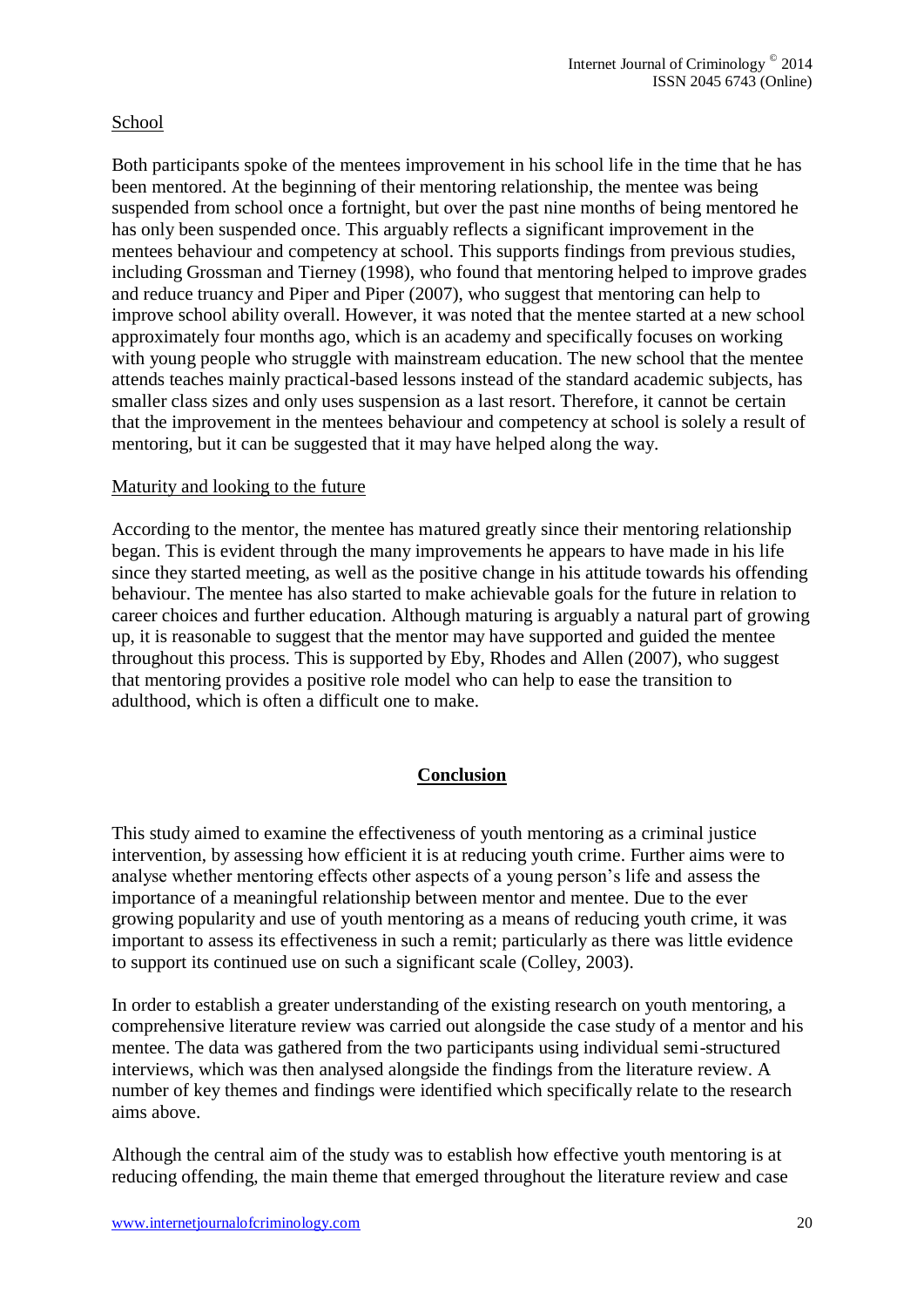study interviews was in relation to the mentor-mentee relationship. It was suggested by a number of researchers that a good quality relationship between mentor and mentee appears to be vital in achieving a success outcome, which is further benefited by regular contact over a long period of time (DuBois et al, 2002; St-James Thomas et al, 2005; Sale et al, 2008; Rhodes, 2008 and Rhodes and Lowe, 2008). Poor quality relationships were argued by Rhodes et al (2005) to have damaging effects which outweigh any positives, whilst Grossman and Rhodes (2002) suggested that short-term mentoring is more harmful than good.

The case study supports these findings, as it was identified that the relationship between the mentor and his mentee was of good quality. They have also been meeting for approximately nine months on a regular weekly basis. Both participants recognised the importance of getting along well and having a mutual level of trust. This was further supported by the admission that the mentee did not get on well with his previous mentor and reoffended shortly after their mentoring relationship ended.

Conflicting evidence was identified into the most effective style of mentoring relationship. The large scale study by Grossman and Tierney (1998) suggested that mentors should be trained to be like friends as opposed to parents, whereas studies by Langhout et al (2004) and Rhodes and Lowe (2008) suggest that a more authoritative, parent-like approach provides the most benefits. It is interesting to note that the study by Langhout et al (2004) was based on the data gathered for Grossman and Tierney's (1998) study, which as stated, gives opposing views on the most effective style of relationship. It can be suggested that this reflects the significance of researcher interpretation, as the same data set was construed very differently by the two sets of researchers.

The mentor interviewed in the case study was of the opinion that mentors should be an adult friend as opposed to an authoritative parent figure. It was suggested that the conflict in findings may be a result of difference in needs of the participants involved. As suggested by Philip and Spratt (2007), mentoring programmes should be tailored to suit individual needs, to cater for the variety of backgrounds of the youths involved.

In relation to the impact that youth mentoring has outside of offending, the mentee in the case study revealed that he has recognised improvements with his personal relationships, school life and anger management. The mentor further added that the mentee has matured greatly during the time he has been mentoring him and has noticed an increased sense of ambition for the future.

Grossman and Tierney (1998) and Philip and Spratt (2007) both support the idea that mentoring can help to improve personal relationships, whilst Spencer et al (2007) recognise that male mentors can help male mentees to learn to control their anger. A number of researchers identified a link between mentoring and an improvement in school competency, including Grossman and Tierney (1998) and Piper and Piper (2007); however, St-James Roberts et al (2005) found that there was no impact on basic education skills. It was noted that the mentee had changed to a different school part way through, which is aimed at students who struggle with mainstream education. As a result, it cannot be certain that mentoring alone has helped to improve school behaviour and competency in this case, but it may have helped along the way. None of the existing research makes reference to the way that mentoring can help a young person to mature or think more about their ambitions for the future; however, it can be argued that maturing is a natural part of growing up and therefore mentoring may or may not have played a part in this process.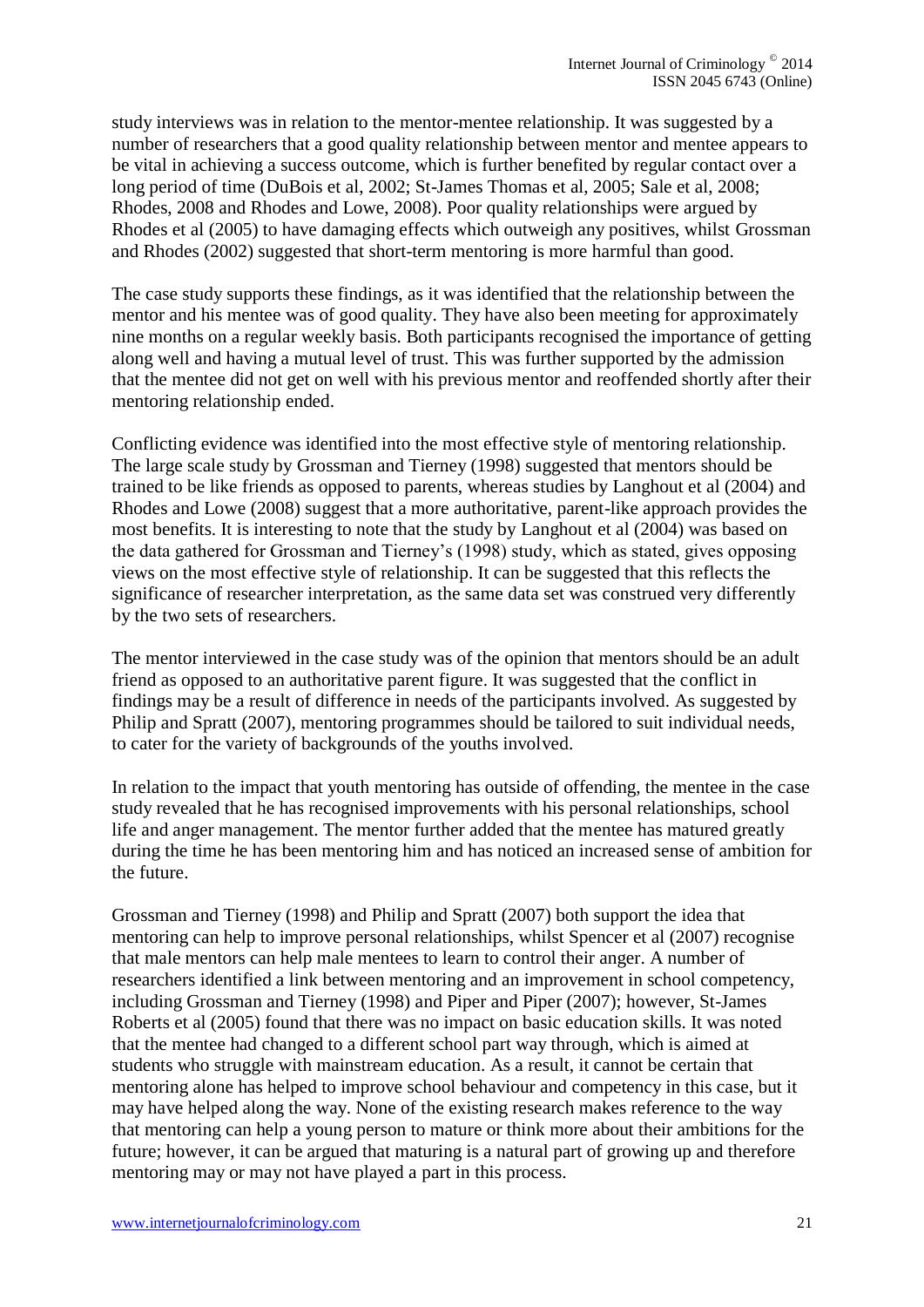The main aim of this study was to establish how effective youth mentoring is as a criminal justice intervention, by assessing how efficient it is at reducing youth crime. The existing literature provides a sobering account of youth mentoring in this remit, as the findings suggest that it has little impact on problematic or offending behaviour (St-James Roberts et al, 2005; Philip and Spratt, 2007). The majority of the literature fails to even mention youth mentoring in a crime prevention context, which suggests that it is not commonly used for this purpose. However, it was identified through the case study that mentoring has played an important role in the reduction of offending behaviour by the mentee. This was identified by both the mentor and his mentee, who has not been in trouble with the police since their mentoring relationship started. It was suggested that this was a result of the work they have done on thinking about the consequences of criminal behaviour, which is supported by Farrington and Welsh (2007) as being an effective form of crime prevention. The mentee did not appear to benefit from the work they did that was directly in relation to his specific type of offending, so it was suggested that the reduction in criminal behaviour may be a result of thinking about the consequences in a wider context.

This case study reflects that youth mentoring can have a significant impact on a young person's life. The findings from both the literature review and the case study overwhelmingly suggest that a good quality, meaningful relationship is vital in ensuring a positive outcome, so it can be argued that this has a number of implications for practice. Firstly, it can be recommended that youth mentoring programmes ensure that they incorporate rapport building exercises into their foundation training for mentors. This would arguably help new mentors to break through any initial communication barriers they may face with their young mentee, as well as provide a good starting point for building a positive and meaningful relationship together. Secondly, it can be suggested that mentoring programmes should ensure that they incorporate a stringent criterion for matching a mentor with a young person, if they do not have one in place already. It is evident from the literature review and case study that getting on well is an important factor in ensuring a successful outcome, so mentoring programmes could attempt to match mentors with mentees based on their interests, hobbies and backgrounds. Further to this, the matching process should also take the skills of the mentor and the needs of the mentee into consideration, to ensure that their specific needs can be met during the course of their mentoring relationship. This is supported by a number of researchers, including Ganser (2002); Menchana (2003) and Records and Emerson (2003, all cited in Colaprete, 2009).

Although this research has provided a useful insight into how an effective, good quality relationship between a youth and their mentor can result in a positive mentoring outcome, there are a number of limitations to this study that need to be discussed. Firstly, this is only a small-scale case study which involved two male participants from a local Youth Offending Service, who are currently in a mentoring relationship. Due to the small-scale nature of this study, the findings may not be generalisable outside of this particular pairing or Youth Offending Service; however, as suggested, it does reflect the positive results that youth mentoring can result in when a meaningful relationship between mentor and mentee is present, so recommendations for best practice can still be identified through the findings of this study. In addition, this case study was based on a male mentoring pair only, so it can be suggested that a similar study on a female mentoring pair may result in different findings. Similar research on a larger scale which incorporates male pairs, female pairs and mixed pairs from a variety of Youth Offending Teams across the UK is recommended, as it will further expand the knowledge database on the effectiveness of youth mentoring, particularly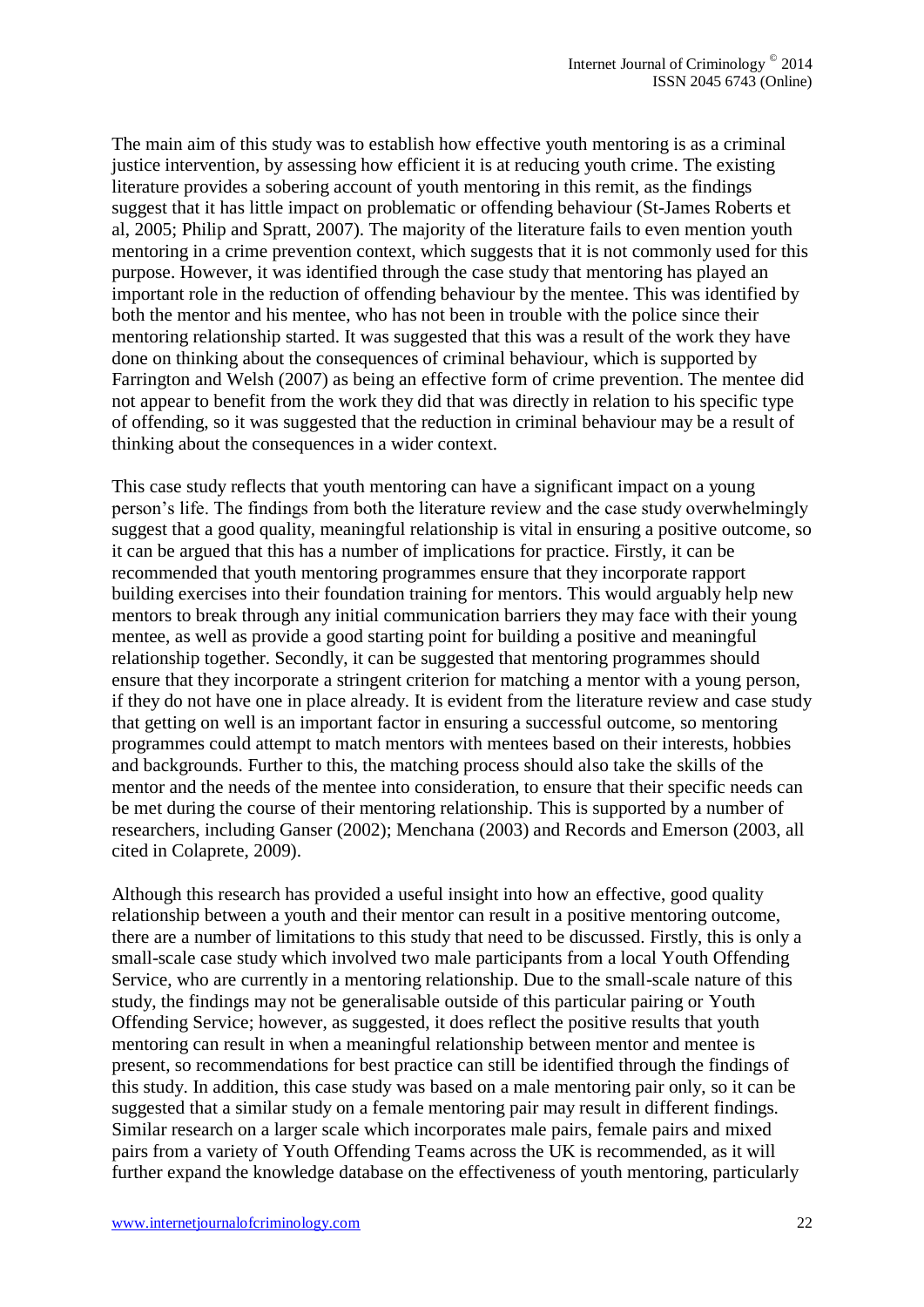in a criminal justice context. This is important as the existing literature into the effectiveness of youth mentoring as a method of crime prevention reflects that it has very little impact on offending behaviour, yet the findings from this case study tell a very different story.

Due to the nature of this study, only one set of interviews was carried out at approximately nine months into the participants' mentoring relationship. Further studies of a similar nature that are carried out at different stages of the mentoring process may provide more insight into its effectiveness. This includes at an earlier stage, to examine whether the positive effects are recognisable early on and also once the mentoring relationship has ended, to see if the positive effects remain after the process has ended. It may also be beneficial to carry out further research specifically on unsuccessful mentoring pairs, as it may help to identify why such relationships sometimes go wrong and how the outcome may have been different if the youth and mentor were matched more appropriately.

To conclude, this case study reflects that youth mentoring can have a significantly positive outcome when a good quality, meaningful relationship is present.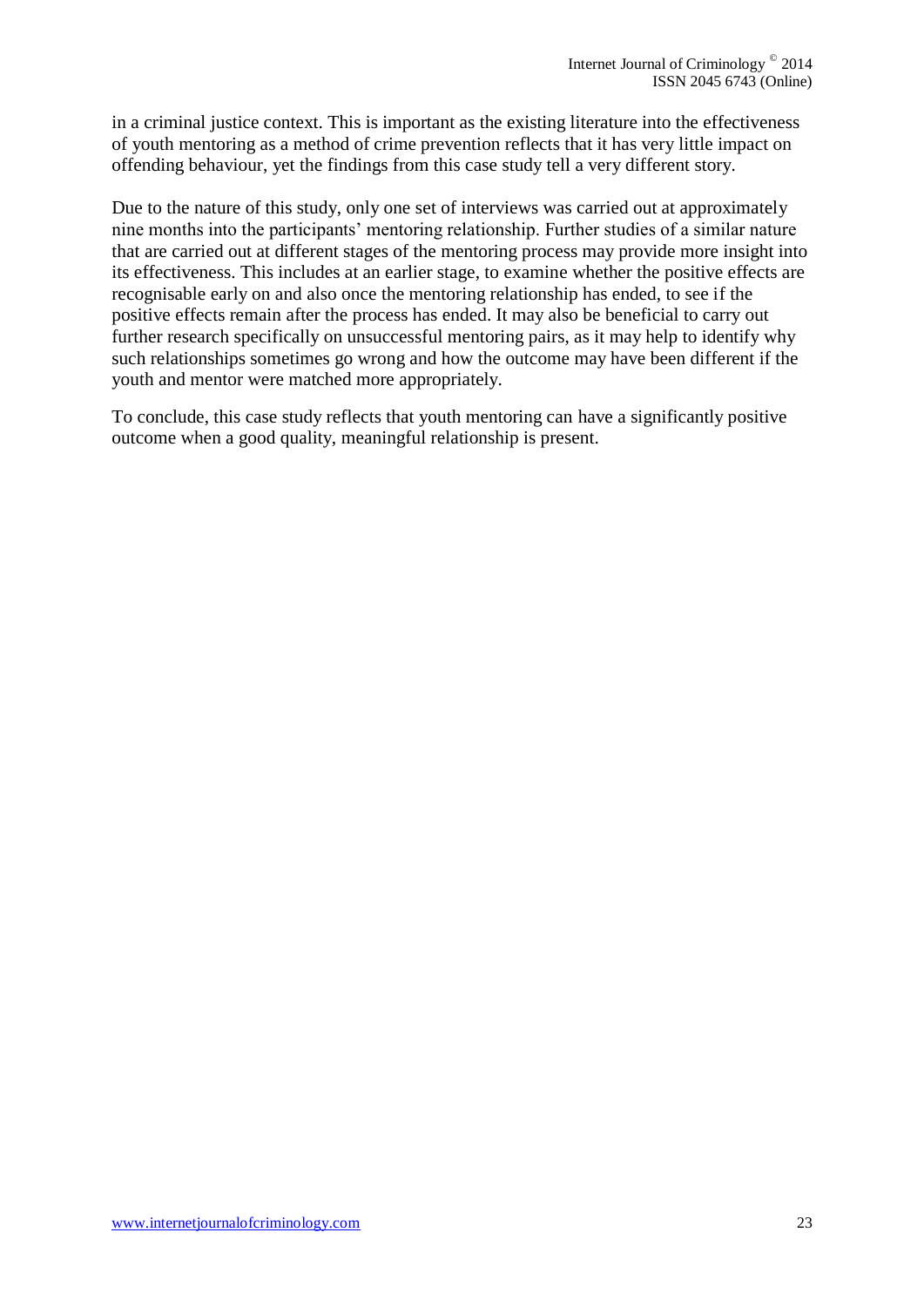# **References**

Allen, T. and Eby, L. (2010) *The Blackwell handbook of mentoring: A multiple perspectives approach*, Blackwell Publishing Ltd: West Sussex.

Balnaves, M. and Caputi, P. (2001) *Introduction to quantitative research methods: an investigative approach,* London: Sage.

Barry, M. (2006) *Youth offending in transition: the search for social recognition*, Oxon: Routledge.

Benioff, S. (1997) *A Second Chance: Developing Mentoring and Education Projects for Young People*, London: Dalston Youth Project/Crime Concern.

Berg, B. (2009) *Qualitative research methods for the social sciences,* London: Pearson Education.

Bickman, L. (2009) *The SAGE handbook of social research methods,* London: Sage.

Black, T. (1999) *Doing quantitative research in the social sciences: An integrated approach to research design, measurement and statistics*, London: Sage.

Bloor, M. (2001) *Focus groups in social research,* London: Sage.

Brannen, J. (1995) *Mixing methods: qualitative and quantitative research*, Aldershot: Avebury.

Braun, V. and Clark, V. (2006) 'Using thematic analysis in psychology', *Qualitative Research in Psychology,* vol. 3, no. 2, pp. 377-101.

Breakwell, G. (2004) *Doing social psychology research*, Oxford: British Psychology Society and Blackwell Publishing LTD.

Bryman, A. (2012) Social research methods, 4<sup>th</sup> edition, Oxford: Oxford University Press.

Carlsmith, J. (1990) *Methods of research in social psychology*, 2<sup>nd</sup> edition, London: McGraw-Hill.

Cavell, T. and Malcolm, K. (2007) *Anger, aggression, and interventions for interpersonal violence,* Lawrence Erlbaum Associates Inc: New Jersey.

Cobb-Clark, D. and Tekin, E. (2011) 'Fathers and youth's delinquent behavior', *National Bureau of Economic Research,* no. 1, working paper 17507, pp. 1-48.

Colaprete, F. (2009) *Mentoring in the Criminal Justice Professions: Conveyance of the Craft,*  Illinois: Charles C Thomas Publisher Ltd.

Colley, H. (2003) *Mentoring for Social Inclusion: A critical approach to nurturing mentor*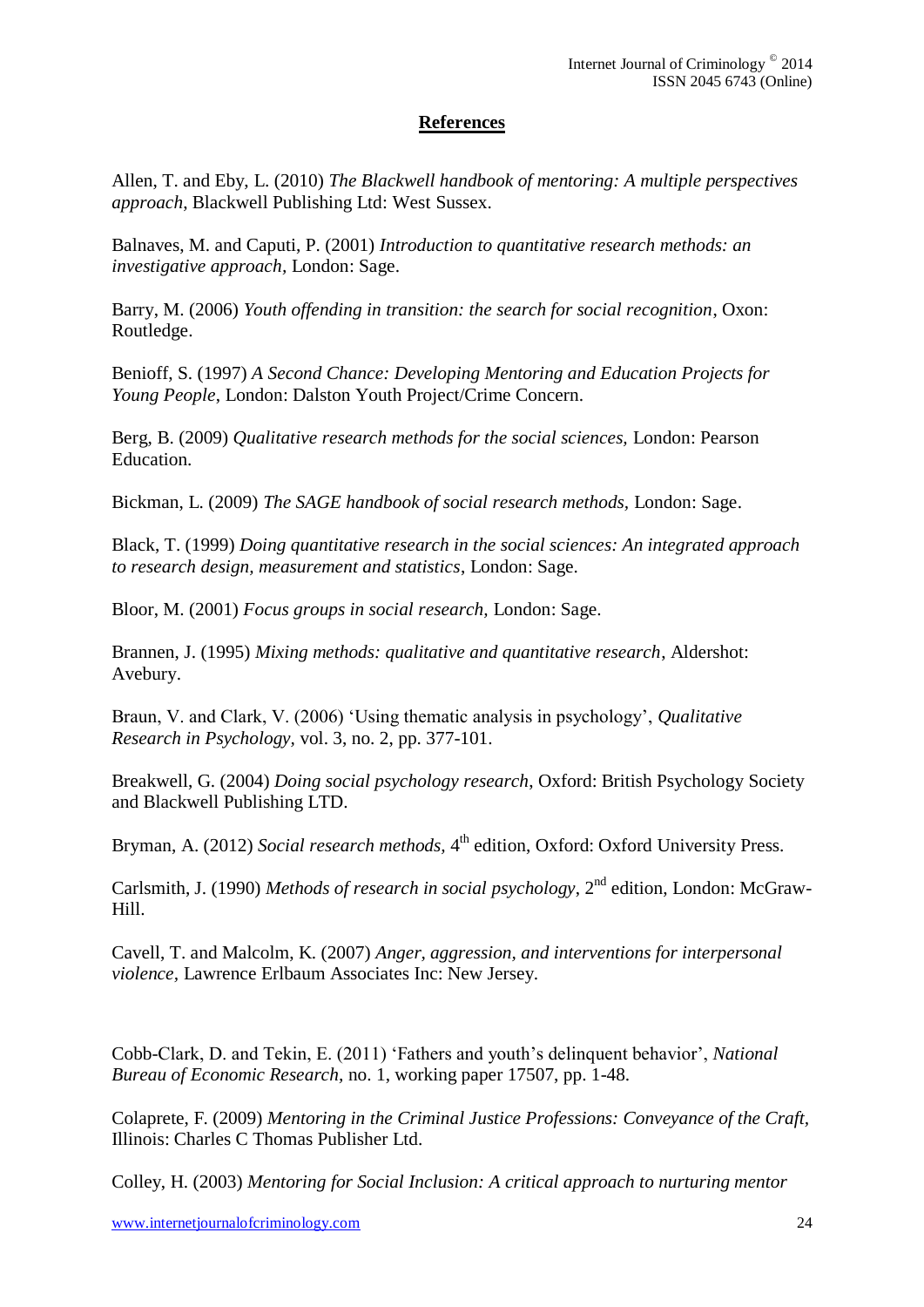*relationships,* RoutledgeFalmer: London.

Creswell, J. (2009) *Research design, qualitative, quantitative and mixed methods approaches,* 3 rd edition, London: Sage.

Crow, I. and Semmens, N. (2007) *Researching Criminology,* Berkshire: Open University Press.

Curtis, B. (2011) *Social research: a practical introduction*, London: Sage.

Denscombe, M. (2010) The good research guide for small-scale social research projects, 4<sup>th</sup> edition, Berkshire: Open University Press.

Drew, P., Raymond, G. & Weinberg, D. (2005) *Talking and interaction in social research methods,* London: Sage.

DuBois, D., Holloway, B., Valentine, J. and Cooper, H. (2002) 'Effectiveness of mentoring programmes for youth: A meta-analytic review', *American Journal of Community Psychology,* vol. 30, no. 2, April, pp. 157-197.

Eby, L., Rhodes, J. and Allen, T. (2007) *The Blackwell Handbook of Mentoring: A Multiple Perspectives Approach,* Blackwell Publishing: Oxford.

Farrington, D. and Welsh, B. (2007) *Preventing crime: What works for children, offenders, victims and places,* New York: Springer Science + Business Media, LLC.

Flick, U. (2009) An introduction to qualitative research, 4<sup>th</sup> edition, London: Sage.

Freedman, M. (1993) *The kindness of strangers: Adult mentors, urban youth, and the new volunteerism,* San Francisco: Jossey-Bass.

Goldner, L. and Mayseless, O. (2008) 'Juggling the roles of parents, therapists, friends and teachers – a working model for an integrative conception of mentoring', *Mentoring and Tutoring,* vol. 16, no. 4, November, pp. 412-428.

Gorard, S. (2004) *Combining methods in educational and social research,* Maidenhead: Open University Press.

Gottfredson, M. and Hirschi, T. (1990) *A general theory of crime,* California: Stanford University Press.

Grando, R., and Ginsberg, B. (1976) 'Communication in the father-son relationship: The parent adolescent relationship development program', *The Family Coordinator*, 4(24), 465- 473.

Gray, D. (2009) *Doing research in the real world*, 2<sup>nd</sup> edition, London: Sage.

Grossman, J. and Rhodes, J. (2002) 'The test of time: Predictors and effects of duration in youth mentoring relationships', *American Journal of Community Psychology,* vol. 30, no. 2,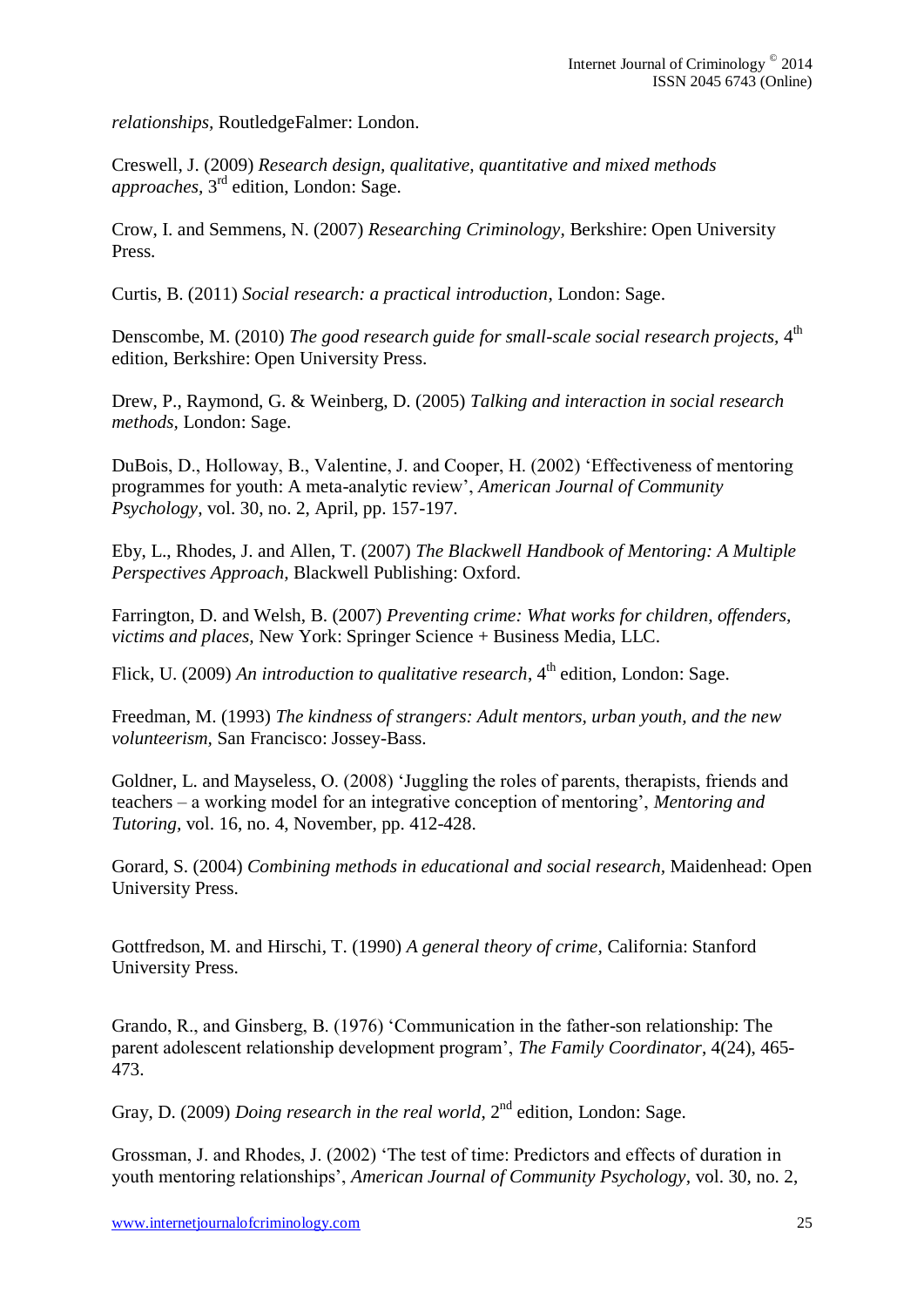April, pp. 199-219.

Grossman, J. and Tierney, J. (1998) 'Does mentoring work? An impact study of the Big Brothers Big Sisters program', *Evaluation Review,* vol. 22, no. 3, June, pp. 403-426.

Harper, C. and McLanahan, S. (2004) 'Father absence and youth incarceration', *Journal of Research on Adolescence',* vol. 14, no. 3, pp. 369-397.

Hennink, M. (2010) *Qualitative research methods,* London: Sage.

Herzog, T. (1996) *Research methods in the social sciences*, New York: HarperCollins College Publishers.

Holmes, D., Hodgson, P., Simari, R. and Nishimura, R. (2010) 'Mentoring: Making the transition from mentee to mentor', *Circulation,* vol. 121, pp. 336-340.

Keller, T. (2005) 'A systematic model of the youth mentoring intervention', *The Journal of Primary Prevention,* vol. 26, no. 2, March, pp. 169-188.

Kitzinger, J. and Barbour, R. (1999) *Developing focus group research: politics, theory and practice,* London: Sage.

Langhout, R., Rhodes, J. and Osborne, L. (2004) 'An exploratory study of youth mentoring in an urban context: adolescents' perceptions of relationship styles', *Journal of Youth and Adolescence,* vol. 33, no. 4, August, pp. 293-306.

Lewin, C. and Somekh, B. (2005) *Research methods in the social sciences*, London: Sage.

Luxmoore, N. (2006) *Working with anger and young people*, Jessica Kingsley Publishers: London.

Maykut, P. and Morehouse, R. (1994) *Beginning qualitative research: a philosophical and practical guide,* London: Routledge.

McKay, G. and Maybell, S. (2004) *Calming the family storm: anger management for moms, dads, and all the kids*, Impact Publishers: California.

McNeill, P. (2004) *Research Methods*, 3<sup>rd</sup> edition, London: Routledge.

Muncie, J. (2009) *Youth & Crime*, 3rd edition, London: SAGE publications Ltd.

Newburn, T. (1998) 'Tackling Youth Crime and Reforming Youth Justice: the Origins and Nature of 'New Labour' Policy', *Policy Studies,* vol. 19, no. 3/4, pp. 199-212.

Newburn, T.and Shiner, M. (2006) 'Young People, Mentoring and Social Inclusion', *Youth Justice*, vol. 6, no. 1, pp. 23-41.

Patton, M. (2002) *Qualitative research & evaluation methods*, 3<sup>rd</sup> edition, London: Sage.

Philip, K. And Spratt, J. (2007) *A synthesis of published research on mentoring and*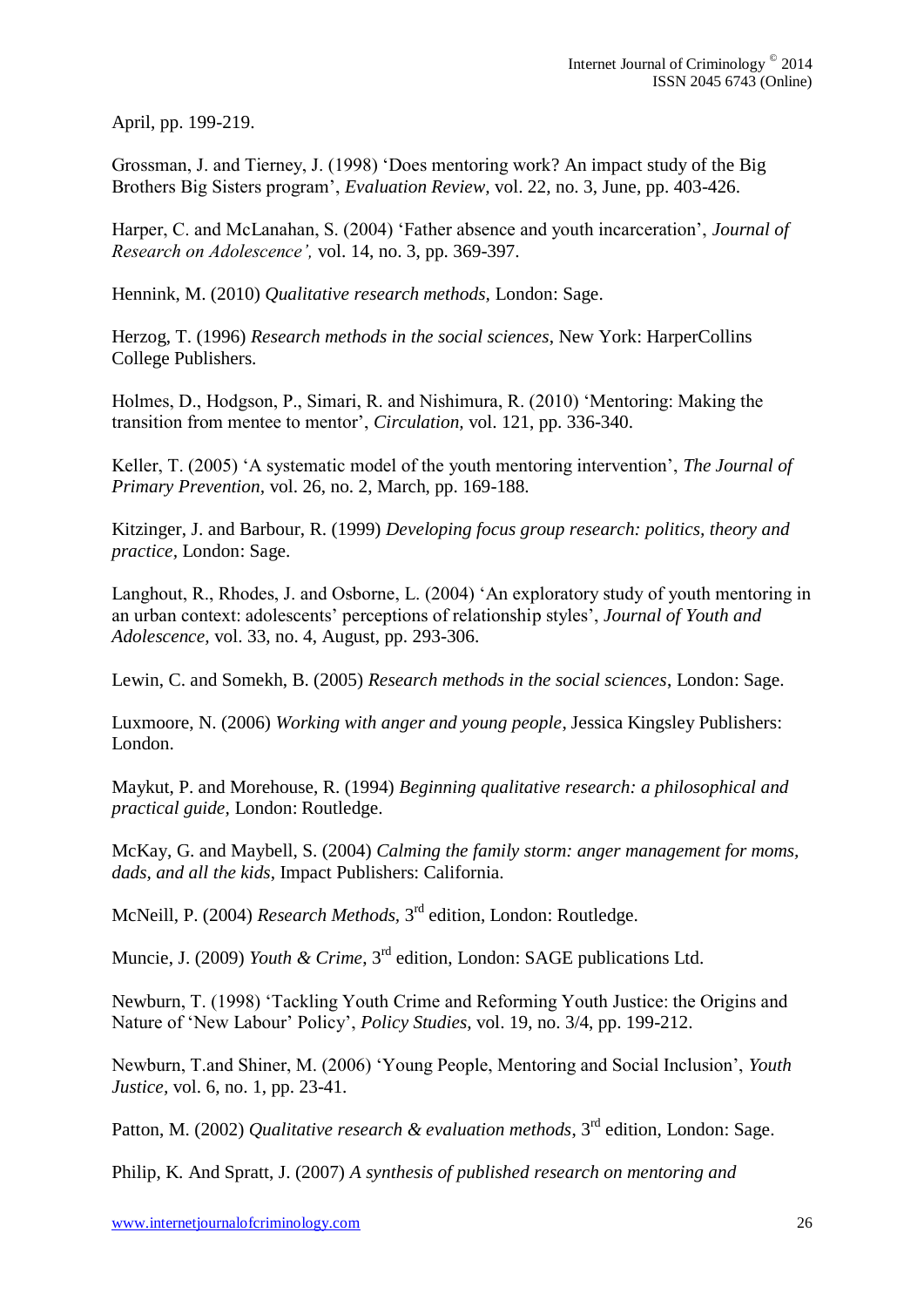*befriending for the Mentoring and Befriending Foundation,* [Online], Available: [http://www.mandbf.org/wp-content/uploads/2011/03/Synthesis-of-published-research-MBF](http://www.mandbf.org/wp-content/uploads/2011/03/Synthesis-of-published-research-MBF-report-Kate-Philip.pdf%20%5baccessed%2022)[report-Kate-Philip.pdf](http://www.mandbf.org/wp-content/uploads/2011/03/Synthesis-of-published-research-MBF-report-Kate-Philip.pdf%20%5baccessed%2022) [accessed 22/03/13].

Piper, H. and Piper, J. (2000) 'Disaffected young people as the problem, mentoring as the solution, education and work as the goal', *Journal of Education and Work,* vol. 13, no. 1, pp. 77-94.

Rhodes, J. (2008) 'Improving youth mentoring interventions through research-based practice', *American Journal of Community Psychology,* vol. 41, no. 1-2, March, pp. 35-42.

Rhodes, J. and Lowe, S. (2008) 'Youth mentoring and resilience: Implications for practice', *Child Care in Practice,* vol. 14, no. 1, January, pp. 9-17.

Rhodes, J., Lowe, S., Litchfield, L. and Walsh-Samp, K. (2008) 'The role of gender in youth mentoring relationship formation and duration', *Journal of Vocational Behaviour,* vol. 72, no. 2, April, pp. 183-192.

Rhodes, J., Reddy, R., Roffman, J. and Grossman, J. (2005) 'Promoting successful youth mentoring relationships: A preliminary screening questionnaire', *The Journal of Primary Prevention,* vol. 26, no. 2, March, pp. 147-167.

Ruane, J. (2005) *Essentials of research methods: a guide to social science research*, Oxford: Blackwell.

Sale, E., Bellamy, N., Springer, J. and Wang, M. (2008) 'Quality of provider-participant relationships and enhancement of adolescent social skills', *The Journal of Primary Prevention,* vol. 29, no. 3, May, pp. 263-278.

Sapsford, R. and Jupp, V. (2006) *Data collection and analysis*,  $2^{nd}$  edition, Oxford: Oxford University Press.

Shiner, M., Young, T., Newburn, T. and Groben, S. (2004) *Mentoring disaffected young people: an evaluation of 'Mentoring Plus',* York: Joseph Rowntree Foundation.

Silverman, D. (2004) *Qualitative research: theory, method and practice*, 2<sup>nd</sup> edition, London: Sage.

Singh, K. (2007) *Quantitative social research methods*, London: Sage.

Smith, R. (2007) *Youth Justice: Ideas, Policy, Practice*, 2<sup>nd</sup> edn, Devon: Willan Publishing.

Somekh, B. & Lewin, C. (2011) *Theory and methods in social research*. 2<sup>nd</sup> edition, London: Sage.

Spencer, R. (2007) '"I just feel safe with him": Close and enduring male youth mentoring relationships', *Psychology of Men and Masculinity,* vol. 8, no. 3, July, pp. 185-198.

Spencer, R. and Liang, B. (2009) '"She gives me a break from the world": Formal youth mentoring relationships between adolescent girls and adult women', *The Journal of Primary*